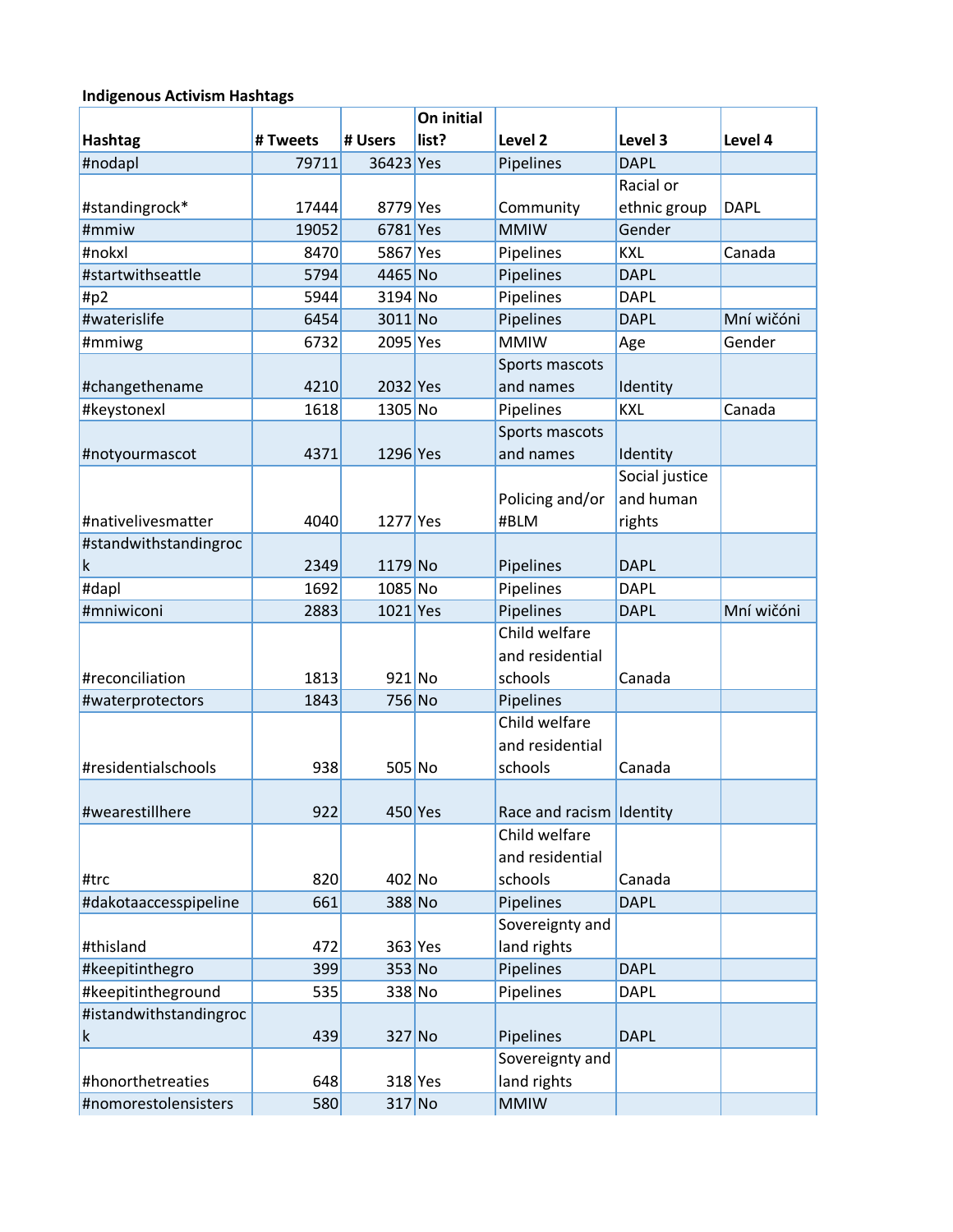| #standingwithstandingr |      |                  |           |                             |                               |             |
|------------------------|------|------------------|-----------|-----------------------------|-------------------------------|-------------|
| ock                    | 377  | $302$ No         |           | Pipelines                   | <b>DAPL</b>                   |             |
|                        |      |                  |           | Child welfare               |                               |             |
|                        |      |                  |           | and residential             |                               |             |
| #popefrancisapologize  | 322  | 285 No           |           | schools                     | Religion                      | Reparations |
|                        |      |                  |           |                             | Sovereignty                   |             |
|                        |      |                  |           |                             | and land                      |             |
| #idlenomore            | 692  | $280$ No         |           | Movement                    | rights                        |             |
| #boycottacehardware    | 421  | $270$ No         |           | Pipelines                   | <b>DAPL</b>                   |             |
|                        |      |                  |           | Social justice              |                               |             |
|                        |      |                  |           | and human                   |                               |             |
| #indigenousrights      | 385  | 250 No           |           | rights                      |                               |             |
| #pipeline              | 379  | $249$ No         |           | Pipelines                   |                               |             |
|                        |      |                  |           |                             | Sexual                        |             |
|                        |      |                  |           |                             | orientation                   |             |
|                        |      |                  |           |                             | and/or                        |             |
|                        |      |                  |           |                             | gender                        |             |
| #mmiwg2s               | 535  | $232$ No         |           | <b>MMIW</b>                 | identity                      |             |
| #keystone              | 252  | $224$ No         |           | Pipelines                   | <b>KXL</b>                    | Canada      |
| #injusticeboycott      | 319  | $222$ No         |           | Pipelines                   | <b>DAPL</b>                   |             |
|                        |      |                  |           |                             | Social justice                |             |
|                        |      |                  |           | Sovereignty and             | and human                     |             |
| #colonialism           | 514  | $219$ No         |           | land rights                 | rights                        |             |
| #silentcrisis          | 229  | $216$ No         |           | <b>MMIW</b>                 | Gender                        |             |
|                        |      |                  |           |                             |                               |             |
|                        |      | $214$ No         |           | Sovereignty and Race and/or |                               |             |
| #decolonize            | 343  |                  |           | land rights                 | ethnicity<br><b>Red Power</b> |             |
| #tairp                 | 6170 | 196 No<br>196 No |           | Movement                    |                               |             |
| #rezpectourwater       | 395  |                  |           | Pipelines                   | <b>DAPL</b>                   |             |
| #defunddapl            | 365  | 188 No           |           | Pipelines                   | <b>DAPL</b>                   |             |
|                        |      |                  |           | Child welfare               |                               |             |
|                        |      |                  |           | and residential             |                               |             |
| #residentialschool     | 312  | $187$ No         |           | schools                     | Canada                        |             |
| #tarsands              | 219  | 174 No           |           | Pipelines                   | <b>Tar Sands</b>              | Canada      |
| #whywewearred          | 392  |                  | $173$ Yes | <b>MMIW</b>                 | Gender                        |             |
| #notinvisible          | 302  | $173$ No         |           | <b>MMIW</b>                 | Gender                        |             |
| #stopline3             | 236  | $169$ No         |           | Pipelines                   |                               |             |
| #divest                | 271  | $167$ No         |           | Pipelines                   | <b>DAPL</b>                   |             |
|                        |      |                  |           |                             | Social justice                |             |
|                        |      |                  |           | Policing and/or             | and human                     |             |
| #indigenouslivesmatter | 207  |                  | $152$ Yes | #BLM                        | rights                        |             |
| #freeredfawn           | 251  | $149$ No         |           | Pipelines                   | <b>DAPL</b>                   |             |
|                        |      |                  |           | Child welfare               |                               |             |
|                        |      |                  |           | and residential             |                               |             |
| #orangeshirtday        | 195  | 144 No           |           | schools                     | Event                         | Canada      |
| #geni                  | 405  | $140$ No         |           | Movement                    | Age group                     |             |
| #nodakotaaccess        | 238  | $132$ No         |           | Pipelines                   | <b>DAPL</b>                   |             |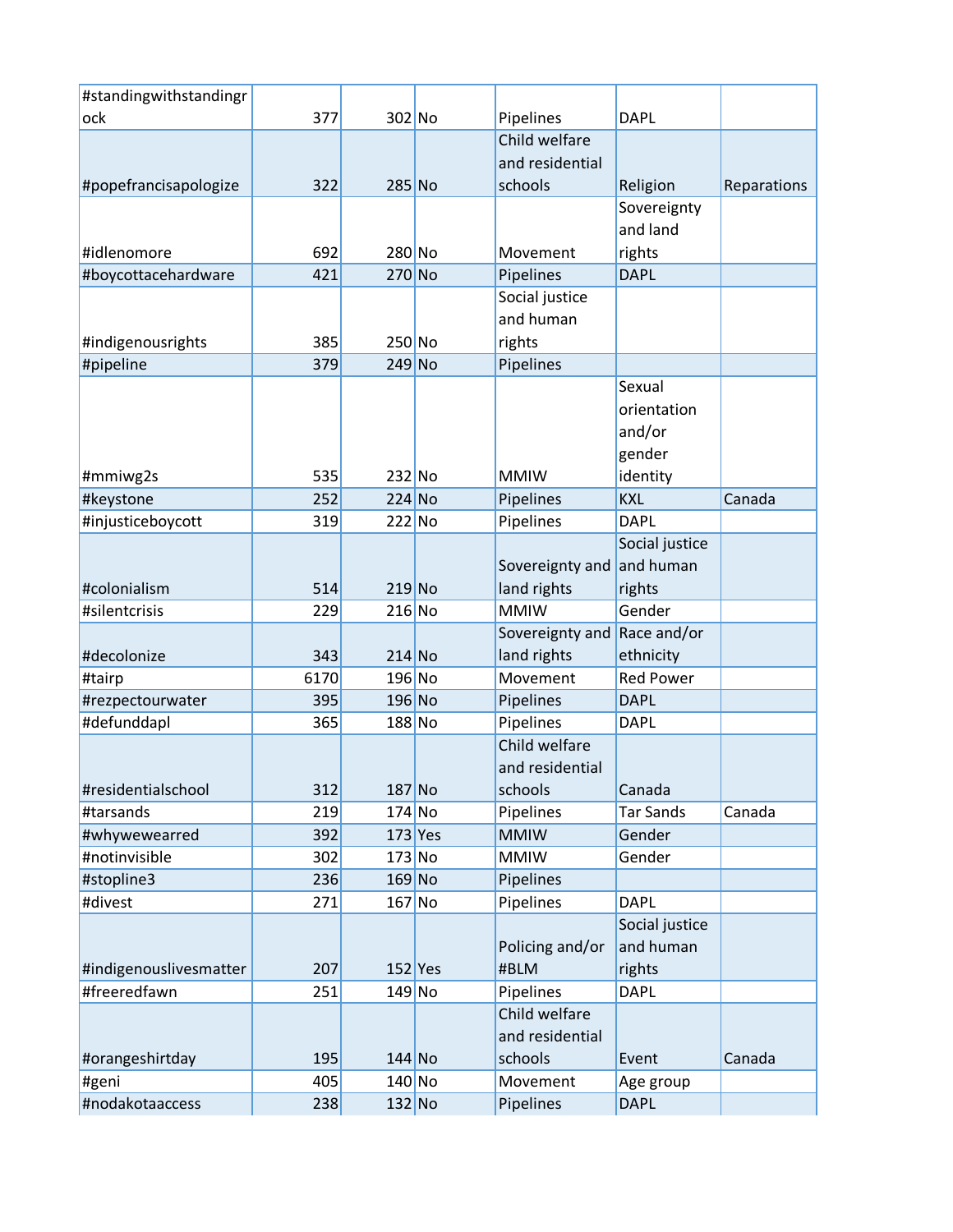|                       |      |          |           |                  | Racial or          | <b>Coastal Gas</b> |
|-----------------------|------|----------|-----------|------------------|--------------------|--------------------|
| #wetsuweten*          | 207  | $129$ No |           | Community        | ethnic group       | Link               |
| #nokxlpledge          | 181  | $129$ No |           | Pipelines        | <b>KXL</b>         | Canada             |
|                       |      |          |           |                  | Social justice     |                    |
| #nativeamericanlivesm |      |          |           | Policing and/or  | and human          |                    |
| atter                 | 241  |          | $125$ Yes | #BLM             | rights             |                    |
| #genindigenous        | 367  |          | $124$ Yes | Movement         | Age group          |                    |
|                       |      |          |           |                  | <b>Coastal Gas</b> |                    |
| #wetsuwetenstrong     | 1210 | $119$ No |           | Pipelines        | Link               | Canada             |
|                       |      |          |           | Sports mascots   |                    |                    |
| #boycottnfl           | 196  | $116$ No |           | and names        | Identity           |                    |
|                       |      |          |           | Sports mascots   |                    |                    |
| #notyourcostume       | 216  |          | $111$ Yes | and names        | Identity           |                    |
| #freeleonardpeltier   | 956  | $110$ No |           | Criminal justice |                    |                    |
| #bankexit             | 188  | 102 No   |           | Pipelines        | <b>DAPL</b>        |                    |
| #leonardpeltier       | 267  |          | $98$ No   | Criminal justice |                    |                    |
|                       |      |          |           | Sovereignty and  |                    |                    |
| #landrights           | 187  |          | $98$ No   | land rights      |                    |                    |
|                       |      |          |           | Child welfare    |                    |                    |
|                       |      |          |           | and residential  |                    |                    |
| #sixtiesscoop         | 283  |          | $97$ No   | schools          | Canada             |                    |
|                       |      |          |           |                  | Social justice     |                    |
|                       |      |          |           |                  | and human          |                    |
| #nativenationsrise    | 173  |          | $93$ No   | Event            | rights             |                    |
| #indigenoushealth     | 431  |          | $90$ No   | Health           |                    |                    |
|                       |      |          |           |                  |                    | American           |
|                       |      |          |           |                  |                    | Indian             |
| #woundedknee          | 168  |          | 88 No     | History          | Genocide           | Movement           |
| #protectthesacred     | 301  |          | $82$ No   | Pipelines        | <b>DAPL</b>        |                    |
| #stopkm               | 666  |          | 78 No     | Pipelines        | <b>KXL</b>         | Canada             |
| #dearnativeyouth      | 197  |          | 78 No     | Movement         | Pride              | Age                |
| #landback             | 854  |          | $73$ No   | Movement         | Reparations        |                    |
| #mmip                 | 341  |          | $72$ No   | <b>MMIW</b>      | Gender             |                    |
|                       |      |          |           | Child welfare    |                    |                    |
|                       |      |          |           | and residential  |                    |                    |
| #60sscoop             | 221  |          | $61$ No   | schools          | Canada             |                    |
|                       |      |          |           |                  | American           |                    |
|                       |      |          |           |                  | Indian             |                    |
| #aim                  | 175  |          | 59 No     | Movement         | Movement           |                    |
|                       |      |          |           |                  | <b>Coastal Gas</b> |                    |
| #alleyesonwetsuweten  | 440  |          | $56$ No   | Pipelines        | Link               | Canada             |
|                       |      |          |           | Sports mascots   |                    |                    |
| #thetimeisnow         | 309  |          | $52$ No   | and names        |                    |                    |
|                       |      |          |           | Racial or ethnic |                    | <b>Coastal Gas</b> |
| #unistoten*           | 1081 |          | $51$ No   | group            | Pipelines          | Link               |
| #thinkindian          | 764  |          | $42$ Yes  | Movement         | Identity           |                    |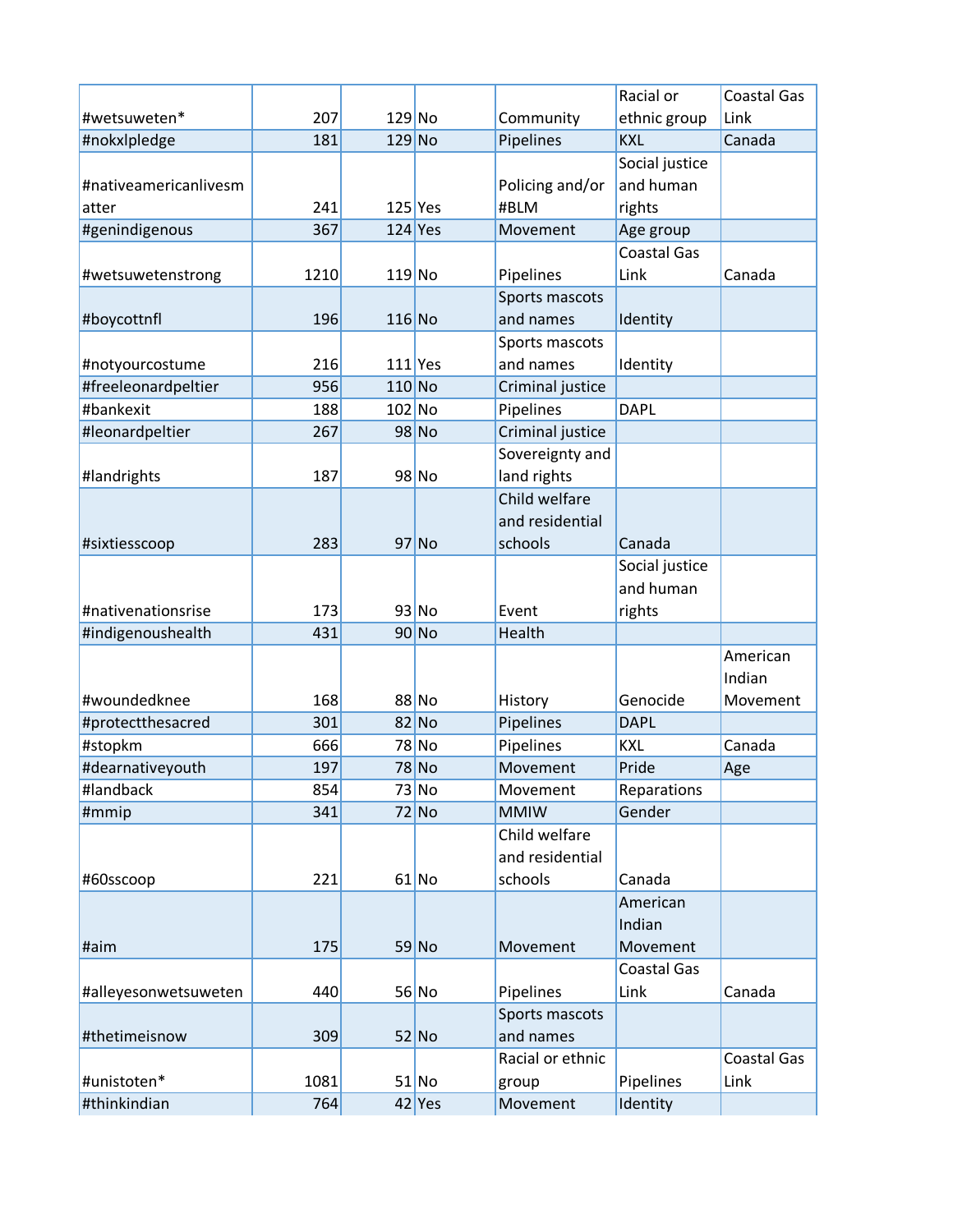|                        |     |         |                  | <b>Coastal Gas</b> |                    |
|------------------------|-----|---------|------------------|--------------------|--------------------|
| #wetsuwetensolidarity  | 900 | $41$ No | Pipelines        | Link               | Canada             |
| #mmnawg                | 203 | $39$ No | <b>MMIW</b>      | Gender             | Age                |
| #iamgeni               | 268 | 38 Yes  | Movement         | Age group          |                    |
| #eyesonstandingrock    | 266 | $37$ No | Pipelines        | <b>DAPL</b>        |                    |
| #waterbelongstothechil |     |         |                  |                    |                    |
| dren                   | 695 | $34$ No | Pipelines        | <b>DAPL</b>        |                    |
|                        |     |         |                  | <b>Coastal Gas</b> |                    |
| #shutdowncanada        | 916 | $26$ No | Pipelines        | Link               | Canada             |
|                        |     |         | Sovereignty and  |                    |                    |
| #unceded               | 640 | $24$ No | land rights      | Canada             |                    |
| #indigenousyouthforwe  |     |         |                  | <b>Coastal Gas</b> |                    |
| tsuweten               | 940 | $20$ No | Pipelines        | Link               | Canada             |
|                        |     |         |                  | <b>Coastal Gas</b> |                    |
| #reconciliationisdead  | 199 | $17$ No | Pipelines        | Link               | Canada             |
| #nativehope            | 194 | $17$ No | Pride            |                    |                    |
| #mmaw                  | 219 | 16 No   | <b>MMIW</b>      | Gender             |                    |
|                        |     |         |                  | Social justice     |                    |
|                        |     |         | Sovereignty and  | and human          |                    |
| #colonizer             | 704 | $15$ No | land rights      | rights             |                    |
|                        |     |         | Sovereignty and  |                    |                    |
| #landdefenders         | 232 | $11$ No | land rights      |                    |                    |
|                        |     |         |                  | <b>Coastal Gas</b> |                    |
| #notrespass            | 691 | 9 No    | Pipelines        | Link               | Canada             |
|                        |     |         |                  |                    | <b>Coastal Gas</b> |
| #invaders              | 674 | 7 No    | Low users        | Pipelines          | Link               |
|                        |     |         | Racial or ethnic |                    | <b>Coastal Gas</b> |
| #gidumten*             | 932 | 6 No    | group            | Pipelines          | Link               |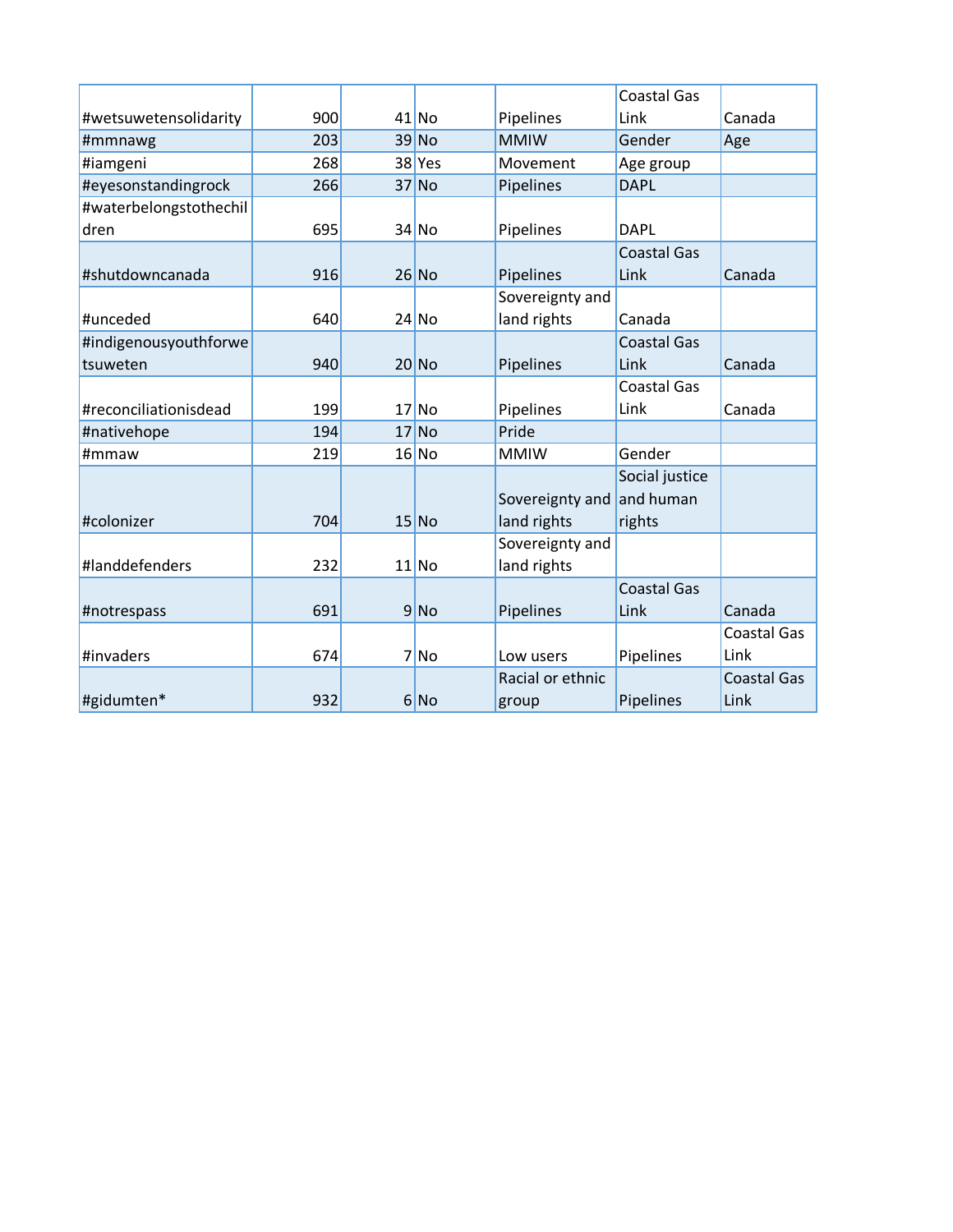### **Non-Indigenous Activism Hashtags**

|                   |          |          | On initial |                     |                 |
|-------------------|----------|----------|------------|---------------------|-----------------|
| <b>Hashtag</b>    | # Tweets | # Users  | list?      | Level <sub>2</sub>  | Level 3         |
|                   |          |          |            | Policing and/or     |                 |
| #blacklivesmatter | 2702     | 1165 No  |            | #BLM                |                 |
| #climatechange    | 2035     | 809 No   |            | Environment         |                 |
|                   |          |          |            | Social justice and  |                 |
| #humanrights      | 1865     | 771 No   |            | human rights        |                 |
|                   |          |          |            | Social justice and  |                 |
| #resist           | 1345     | 739 No   |            | human rights        |                 |
| #racism           | 2793     | 729 No   |            | Race and racism     |                 |
| #climate          | 968      | 696 No   |            | Environment         |                 |
| #genocide         | 1005     | 506 No   |            | History             |                 |
| #mentalhealth     | 811      | 470 No   |            | Health              |                 |
| #environment      | 830      | 456 No   |            | Environment         |                 |
|                   |          |          |            | Policing and/or     |                 |
| #blm              | 2059     | 454 No   |            | #BLM                |                 |
|                   |          |          |            | Social justice and  |                 |
| #justice          | 707      | $442$ No |            | human rights        |                 |
| #water            | 696      | $413$ No |            | Environment         |                 |
| #boycott          | 1854     | 400 No   |            | Pipelines           |                 |
|                   |          |          |            | Policing and/or     |                 |
| #ferguson         | 633      | 373 No   |            | #BLM                |                 |
| #suicide          | 610      | 312 No   |            | Health              |                 |
|                   |          |          |            | Social justice and  |                 |
| #flint            | 479      | 280 No   |            | human rights        | Race and racism |
| #racist           | 916      | 275 No   |            | Race and racism     |                 |
| #nobannowall      | 332      | 270 No   |            | Immigration         | Politics        |
|                   |          |          |            | Social justice and  |                 |
| #solidarity       | 464      | $267$ No |            | human rights        |                 |
| #truth            | 473      | 258 No   |            | General             |                 |
|                   |          |          |            | Social justice and  |                 |
| #resistance       | 721      | 247 No   |            | human rights        |                 |
|                   |          |          |            | Social justice and  |                 |
| #poverty          | 465      | $247$ No |            | human rights        |                 |
|                   |          |          |            | Social justice and  |                 |
| #flintwatercrisis | 453      | $239$ No |            | human rights        | Race and racism |
| #metoo            | 1634     | $227$ No |            | Gender identity     | Movement        |
| #prison           | 377      | $222$ No |            | Criminal justice    |                 |
| #actonclimate     | 356      | $213$ No |            | Environment         | Pipelines       |
| #climateaction    | 427      | 208 No   |            | Environment         |                 |
| #womensmarch      | 275      | 207 No   |            | Event               | Gender          |
| #healthcare       | 483      | $205$ No |            | Health              |                 |
|                   |          |          |            | Child welfare and   |                 |
| #childwelfare     | 585      | 200 No   |            | residential schools |                 |
|                   |          |          |            | Policing and/or     |                 |
| #police           | 355      | 196 No   |            | #BLM                |                 |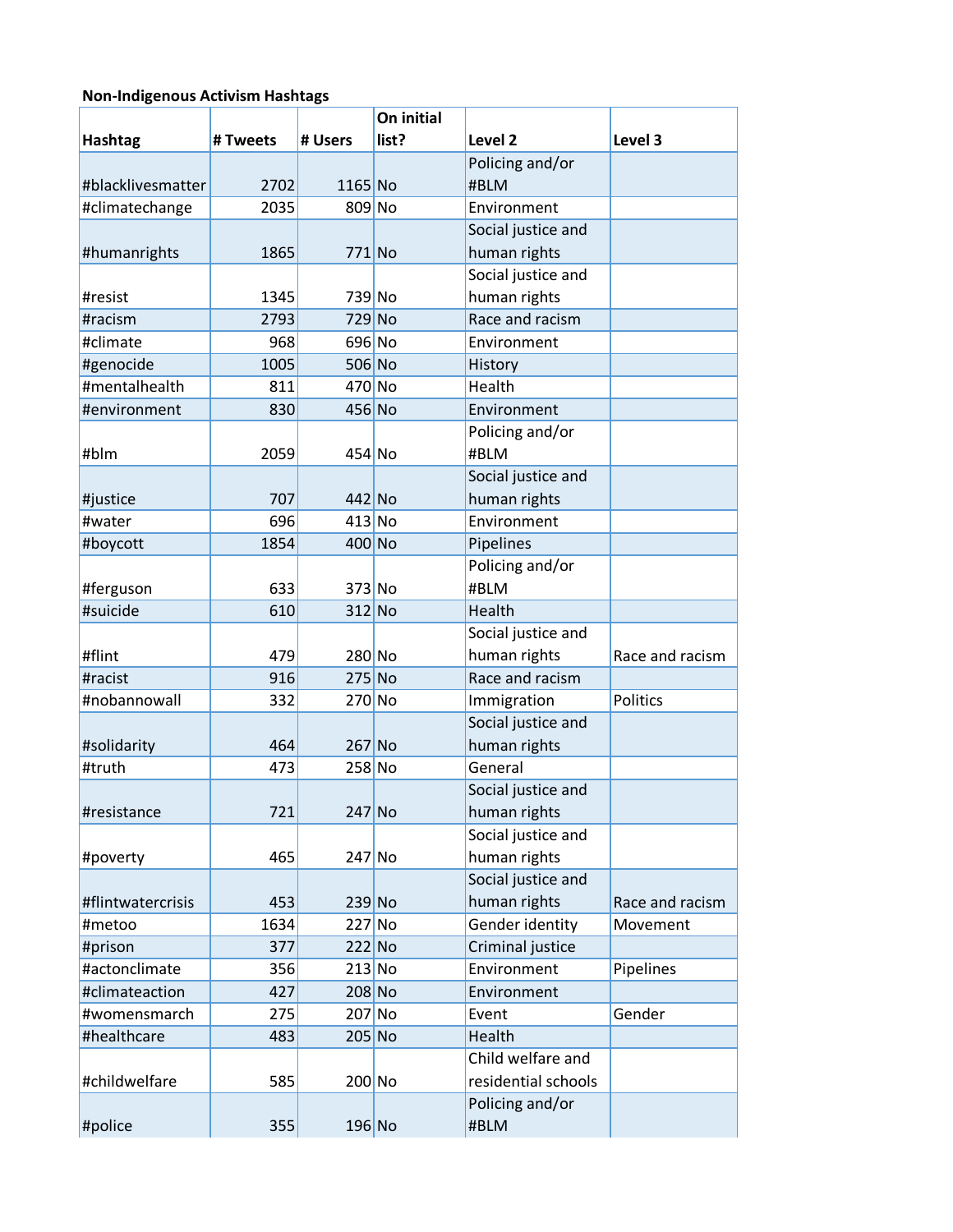| #vaw              | 344 | $191$ No | Gender identity     | <b>MMIW</b> |
|-------------------|-----|----------|---------------------|-------------|
| #suicidepreventio |     |          |                     |             |
| n                 | 336 | $184$ No | Health              |             |
|                   |     |          | Social justice and  |             |
| #peace            | 273 | $175$ No | human rights        |             |
|                   |     |          | Social justice and  |             |
| #equality         | 324 | $167$ No | human rights        |             |
|                   |     |          | Social justice and  |             |
| #socialjustice    | 366 | $165$ No | human rights        |             |
|                   |     |          | Social justice and  |             |
| #rights           | 229 | $161$ No | human rights        |             |
|                   |     |          | Social justice and  |             |
| #violence         | 850 | $159$ No | human rights        |             |
| #protest          | 204 | $159$ No | General             |             |
|                   |     |          | Policing and/or     |             |
| #rcmp             | 318 | $158$ No | #BLM                | Canada      |
| #humantraffickin  |     |          | Social justice and  |             |
| g                 | 209 | $154$ No | human rights        |             |
| #sustainability   | 205 | $152$ No | Environment         |             |
| #cleanwater       | 267 | $148$ No | Environment         |             |
|                   |     |          | Social justice and  |             |
| #homelessness     | 279 | $145$ No | human rights        |             |
|                   |     |          | Social justice and  |             |
| #inclusion        | 222 | $142$ No | human rights        |             |
| #prisonstrike     | 279 | $141$ No | Criminal justice    |             |
| #conservation     | 182 | $138$ No | Environment         |             |
| #rainforest       | 332 | $137$ No | Environment         |             |
| #climatecrisis    | 196 | $135$ No | Environment         |             |
|                   |     |          | Social justice and  |             |
| #housing          | 203 | $134$ No | human rights        |             |
|                   |     |          | Child welfare and   |             |
| #fostercare       | 283 | $133$ No | residential schools |             |
|                   |     |          | Social justice and  |             |
| #homeless         | 199 | $131$ No | human rights        |             |
| #climatetownhall  | 176 | $127$ No | Environment         |             |
| #deforestation    | 182 | $125$ No | Environment         |             |
|                   |     |          | Policing and/or     |             |
| #policebrutality  | 182 | $123$ No | #BLM                |             |
| #fracking         | 411 | $121$ No | Environment         | Politics    |
|                   |     |          | Social justice and  |             |
| #discrimination   | 198 | $118$ No | human rights        |             |
| #motherearth      | 259 | $115$ No | Environment         |             |
|                   |     |          | Social justice and  |             |
| #equity           | 195 | $115$ No | human rights        |             |
| #givingtuesday    | 203 | $113$ No | Event               |             |
|                   |     |          | Social justice and  |             |
|                   |     |          |                     |             |
| #closethegap      | 173 | $112$ No | human rights        |             |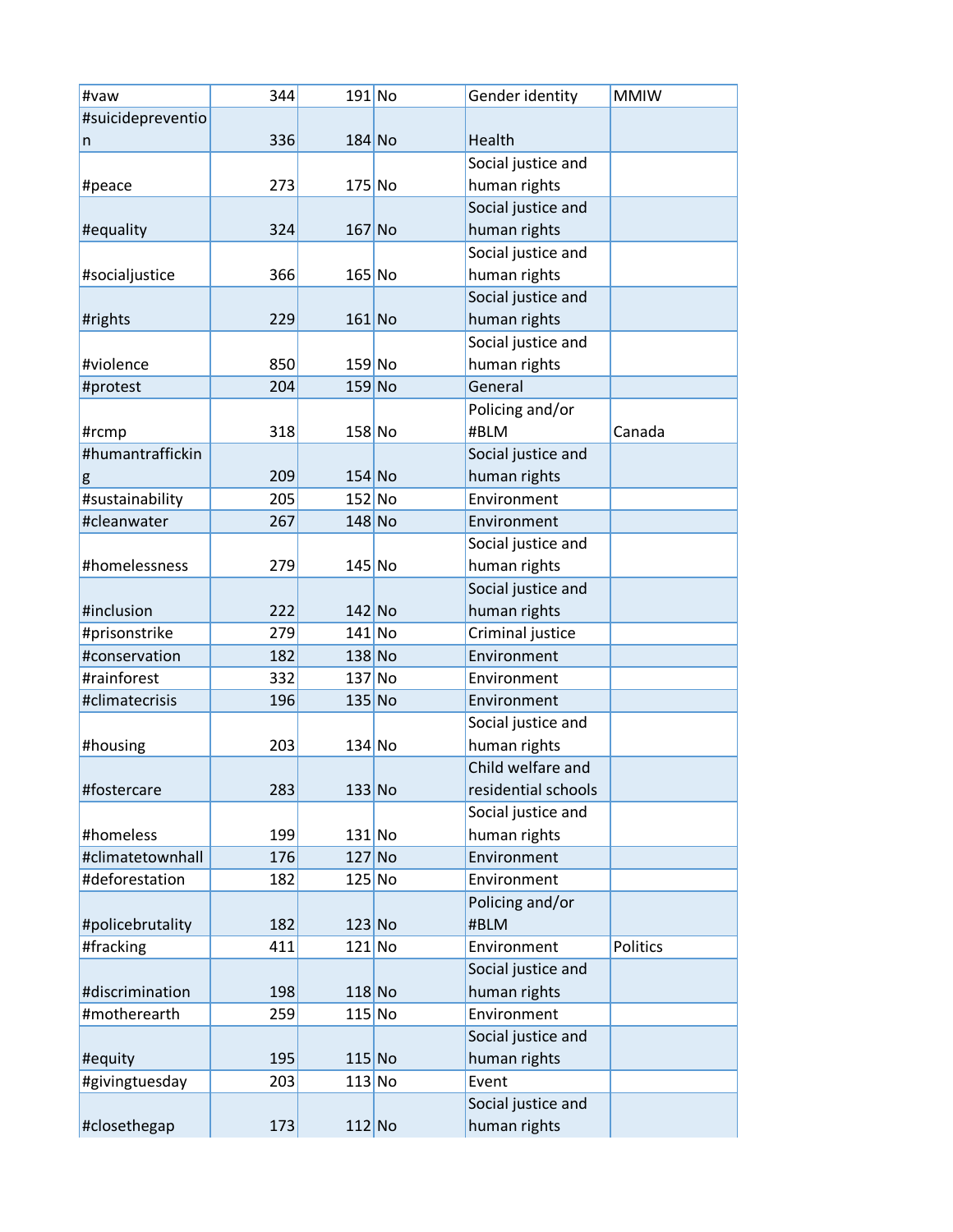|                   |      |          |         | Social justice and |                    |
|-------------------|------|----------|---------|--------------------|--------------------|
| #unity            | 381  | $111$ No |         | human rights       |                    |
| #girlpower        | 224  | $104$ No |         | Pride              |                    |
| #greennewdeal     | 176  |          | $82$ No | Environment        |                    |
|                   |      |          |         | Policing and/or    |                    |
| #takeaknee        | 233  |          | $81$ No | #BLM               |                    |
| #womensrights     | 270  |          | $80$ No | Gender identity    | Human rights       |
| #climatestrike    | 216  |          | 75 No   | Environment        |                    |
| #culturalappropri |      |          |         |                    |                    |
| ation             | 662  |          | $73$ No | Race and racism    | Identity           |
|                   |      |          |         | Social justice and |                    |
| #civilrights      | 362  |          | $73$ No | human rights       |                    |
| #climateemergen   |      |          |         |                    |                    |
| cy                | 179  |          | $73$ No | Environment        |                    |
| #marchforourlive  |      |          |         |                    |                    |
| S                 | 1605 |          | $68$ No | Event              | Gun violence       |
|                   |      |          |         | Policing and/or    |                    |
| #sayhername       | 417  |          | $63$ No | #BLM               | <b>MMIW</b>        |
| #familiesbelongt  |      |          |         |                    |                    |
| ogether           | 338  |          | $63$ No | Immigration        | <b>Politics</b>    |
| #philanthropy     | 171  |          | $63$ No | General            |                    |
| #anonymous        | 703  |          | $61$ No | Movement           |                    |
| #solar            | 177  |          | $61$ No | Environment        |                    |
| #daca             | 1087 |          | 59 No   | Immigration        | <b>Politics</b>    |
| #amazonia         | 286  |          | $56$ No | Environment        |                    |
| #ows              | 579  |          | $48$ No | Movement           |                    |
| #shameful         | 716  |          | $45$ No | General            |                    |
| #fridaysforfuture | 180  |          | $45$ No | Environment        | Movement           |
|                   |      |          |         | Social justice and |                    |
| #justiceorelse    | 662  |          | $39$ No | human rights       |                    |
| #antifa           | 434  |          | $36$ No | Movement           |                    |
| #latinolivesmatte |      |          |         |                    |                    |
| r                 | 447  |          | $35$ No | Race and racism    |                    |
|                   |      |          |         |                    |                    |
|                   |      |          |         |                    | Social justice and |
| #asylumseekers    | 192  |          | $28$ No | Immigration        | human rights       |
|                   |      |          |         | Jobs and           |                    |
| #1u               | 1215 |          | 19 No   | Employment         |                    |
|                   |      |          |         |                    | Sexual             |
|                   |      |          |         |                    | orientation        |
|                   |      |          |         | Social justice and | and/or gender      |
| #Igbtqlivesmatter | 584  |          | $11$ No | human rights       | identity           |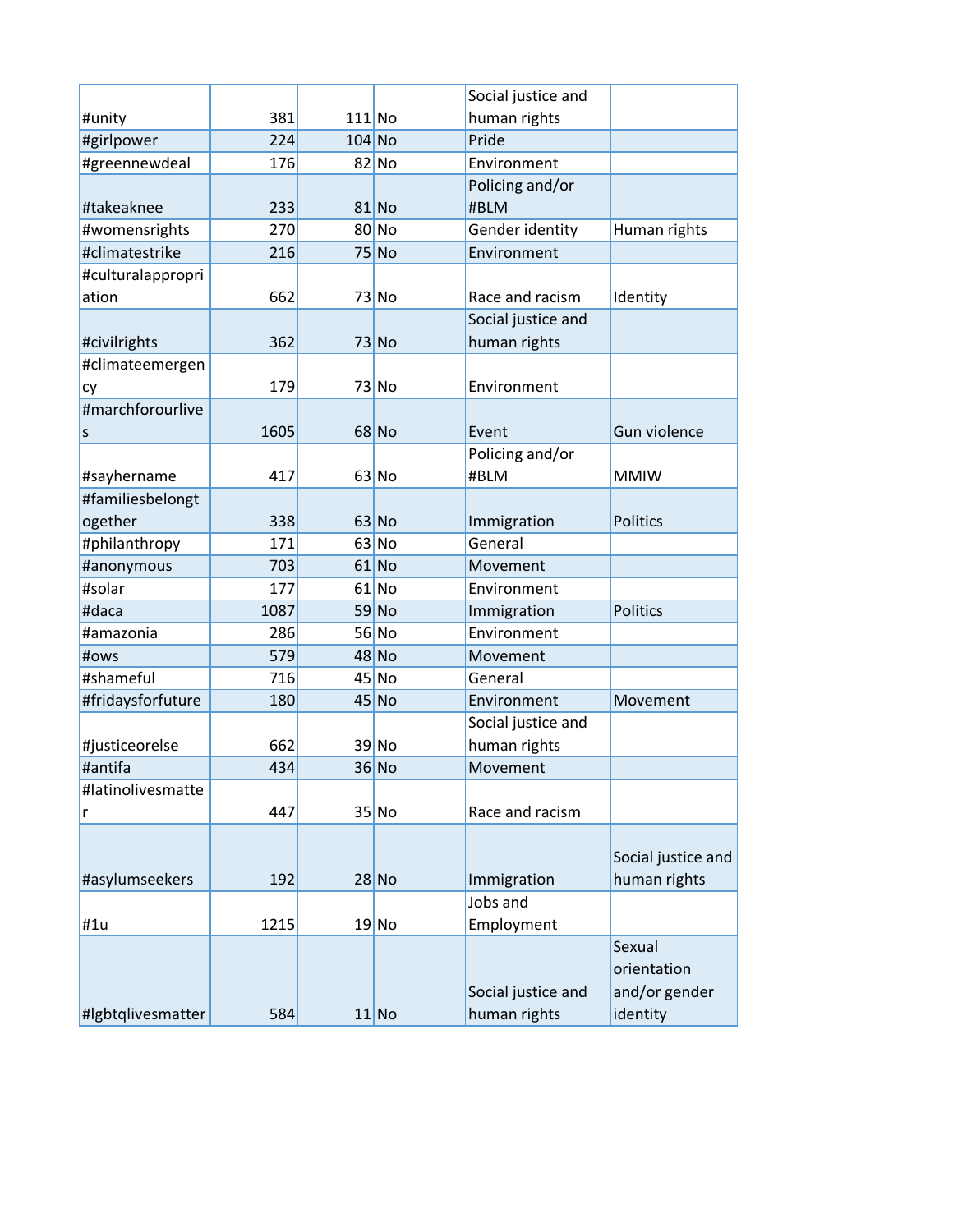# **Indigenous Identity Hashtags**

|                  |          |            | On initial |                                        |           |             |
|------------------|----------|------------|------------|----------------------------------------|-----------|-------------|
| Hashtag          | # Tweets | # Users    | list?      | Level <sub>2</sub><br>Racial or ethnic | Level 3   | Level 4     |
| #indigenous      | 112777   | 24258 Yes  |            |                                        |           |             |
|                  |          |            |            | group                                  | Racial or |             |
|                  |          |            |            |                                        | ethnic    |             |
| #standingrock*   | 17444    | 8779 Yes   |            | Community                              |           | <b>DAPL</b> |
|                  |          |            |            | Racial or ethnic                       | group     |             |
| #inuit           | 8794     | $2395$ Yes |            | group                                  |           |             |
| #nativeyouth     | 13864    | 1868 Yes   |            | Age group                              |           |             |
|                  |          |            |            | Racial or ethnic                       |           |             |
| #nativeamerican  | 7979     | 1756 No    |            | group                                  |           |             |
|                  |          |            |            | Racial or ethnic                       |           |             |
| #firstnations    | 8275     | 1605 No    |            | group                                  |           |             |
|                  |          |            |            | Racial or ethnic                       |           |             |
| #lakota          | 4266     | $1333$ Yes |            | group                                  |           |             |
|                  |          |            |            | Racial or ethnic                       |           |             |
| #native          | 3611     | $1243$ No  |            | group                                  |           |             |
|                  |          |            |            | Racial or ethnic                       |           |             |
| #aboriginal      | 7091     | 1051 No    |            | group                                  |           |             |
| #navajonation    | 2009     |            | 897 Yes    | Nation or territory                    |           |             |
|                  |          |            |            | Sexual orientation                     |           |             |
|                  |          |            |            | and/or gender                          |           |             |
| #lgbtq2s         | 2138     | 816 Yes    |            | identity                               |           |             |
| #waterprotectors |          |            |            |                                        |           |             |
| $\ast$           | 1843     | 756 No     |            | Pipelines                              |           |             |
|                  |          |            |            | Racial or ethnic                       |           |             |
| #nativeamericans | 1429     | 558 No     |            | group                                  |           |             |
| #indiancountry   | 1401     |            | $523$ Yes  | Community                              |           |             |
|                  |          |            |            | Sexual orientation                     |           |             |
|                  |          |            |            | and/or gender                          |           |             |
| #twospirit       | 1182     |            | $522$ Yes  | identity                               |           |             |
|                  |          |            |            | Racial or ethnic                       |           |             |
| #choctaw         | 813      |            | $517$ Yes  | group                                  |           |             |
|                  |          |            |            | Racial or ethnic                       |           |             |
| #ndn             | 3030     |            | $454$ Yes  | group                                  |           |             |
|                  |          |            |            | Racial or ethnic                       |           |             |
| #metis           | 1642     | $376$ No   |            | group                                  |           |             |
|                  |          |            |            | Racial or ethnic                       |           |             |
| #navajo          | 649      | $304$ No   |            | group                                  |           |             |
|                  |          |            |            | Racial or ethnic                       |           |             |
| #firstnation     | 719      | $266$ No   |            | group                                  |           |             |
| #nativestudents  | 2073     |            | $265$ Yes  | Education                              |           |             |
|                  |          |            |            | Racial or ethnic                       |           |             |
| #métis           | 2423     | $261$ No   |            | group                                  |           |             |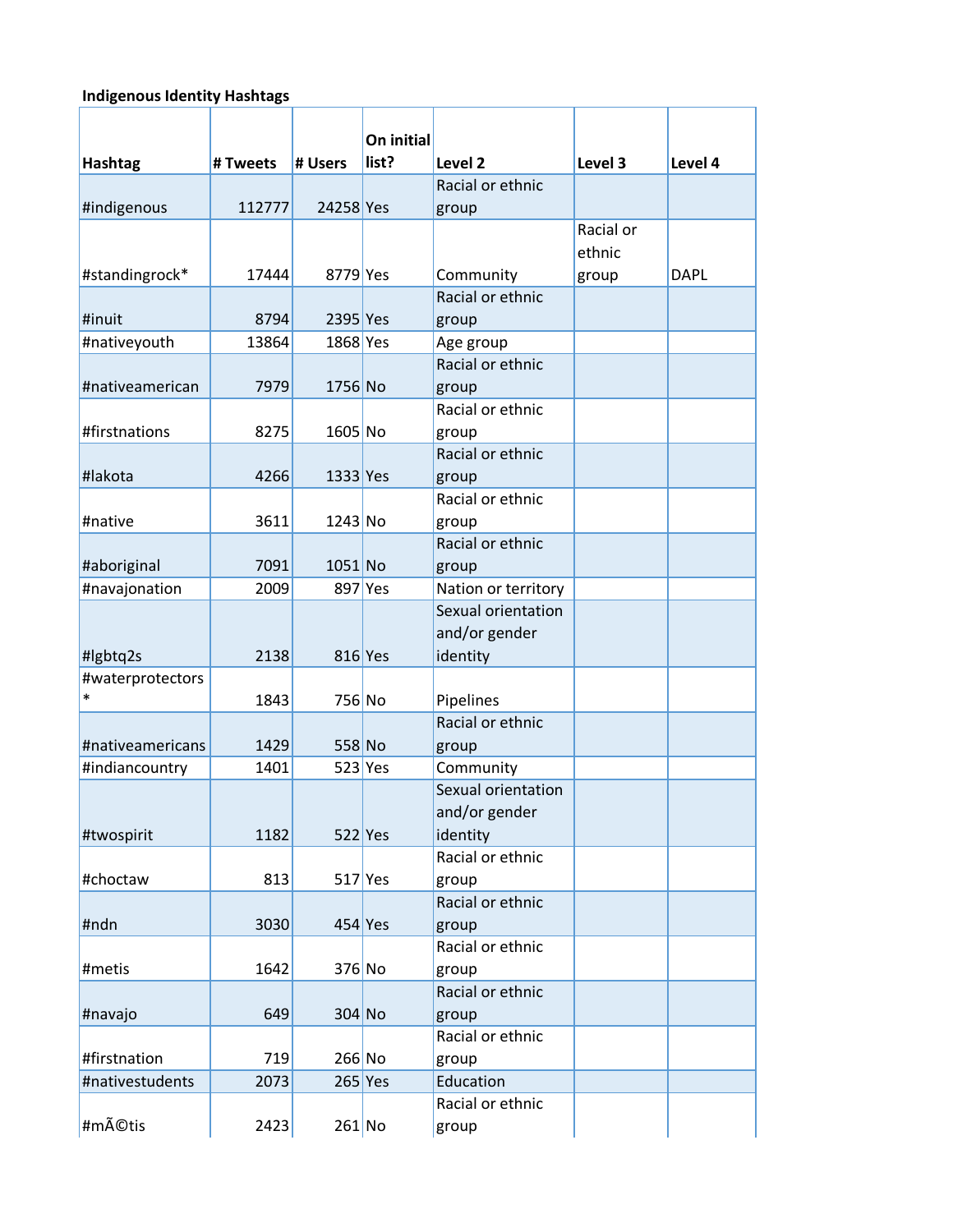| #nativewomen     | 436  | $253$ Yes |          | Gender identity     |                |                    |
|------------------|------|-----------|----------|---------------------|----------------|--------------------|
| #indigenouspeopl |      |           |          | Racial or ethnic    |                |                    |
| es               | 319  | $229$ No  |          | group               |                |                    |
| #indigenousyout  |      |           |          |                     |                |                    |
| h                | 1329 | $221$ No  |          | Age group           |                |                    |
|                  |      |           |          | Racial or ethnic    |                |                    |
| #sioux           | 726  | 209 No    |          | group               |                |                    |
|                  |      |           |          | Racial or ethnic    |                |                    |
| #cree            | 393  | $200$ No  |          | group               |                |                    |
| #indigenouspeopl |      |           |          | Racial or ethnic    |                |                    |
| e                | 438  | $173$ No  |          | group               |                |                    |
|                  |      |           |          |                     | Confederacy    |                    |
| #ocetisakowin    | 336  | $171$ Yes |          | Nation or territory | of Nations     |                    |
| #indigenouswom   |      |           |          |                     |                |                    |
| en               | 202  | $168$ No  |          | Gender              |                |                    |
|                  |      |           |          | Racial or ethnic    |                |                    |
| #cherokee        | 1294 | $166$ No  |          | group               |                |                    |
|                  |      |           |          | Racial or ethnic    |                |                    |
| #indian          | 273  | $164$ No  |          | group               |                |                    |
| #nativechildren  | 356  | $161$ Yes |          | Age group           |                |                    |
| #tribal          | 266  | $155$ No  |          | Community           |                |                    |
|                  |      |           |          |                     | Racial or      |                    |
|                  |      |           |          |                     | ethnic         |                    |
|                  |      |           |          |                     |                | <b>Coastal Gas</b> |
| #wetsuweten*     | 207  | $129$ No  |          | Community           | group          | Link               |
|                  |      |           |          | Racial or ethnic    |                |                    |
| #fnmi            | 985  | $128$ No  |          | group               |                |                    |
|                  |      |           |          | Racial or ethnic    |                |                    |
| #americanindian  | 701  | 122 No    |          | group               |                |                    |
|                  |      |           |          |                     | Group of       |                    |
| #tribalnations   | 244  | $101$ No  |          | Nation or territory | <b>Nations</b> | Community          |
|                  |      |           |          | Racial or ethnic    |                |                    |
| #aian            | 245  |           | $98$ Yes | group               |                |                    |
| #pineridge       | 446  |           | $91$ No  | Nation or territory | Community      |                    |
|                  |      |           |          | Racial or ethnic    |                |                    |
| #anishinaabe     | 876  |           | $62$ No  | group               |                |                    |
| #nativescholars  | 371  |           | $62$ Yes | Education           |                |                    |
|                  |      |           |          | Racial or ethnic    |                | <b>Coastal Gas</b> |
| #unistoten       | 1081 |           | $51$ No  | group               | Pipelines      | Link               |
|                  |      |           |          | Racial or ethnic    |                |                    |
| #inuvialuit      | 228  |           | 50 Yes   | group               |                |                    |
|                  |      |           |          | Racial or ethnic    |                |                    |
| #haida           | 830  |           | $47$ No  | group               |                |                    |
|                  |      |           |          | Racial or ethnic    |                |                    |
| #alaskanative    | 196  |           | $44$ No  | group               |                |                    |
| #inuityouth      | 279  |           | 33 No    | Age group           |                |                    |
| #aboriginalyouth | 454  |           | $31$ No  | Age group           |                |                    |
|                  |      |           |          |                     |                |                    |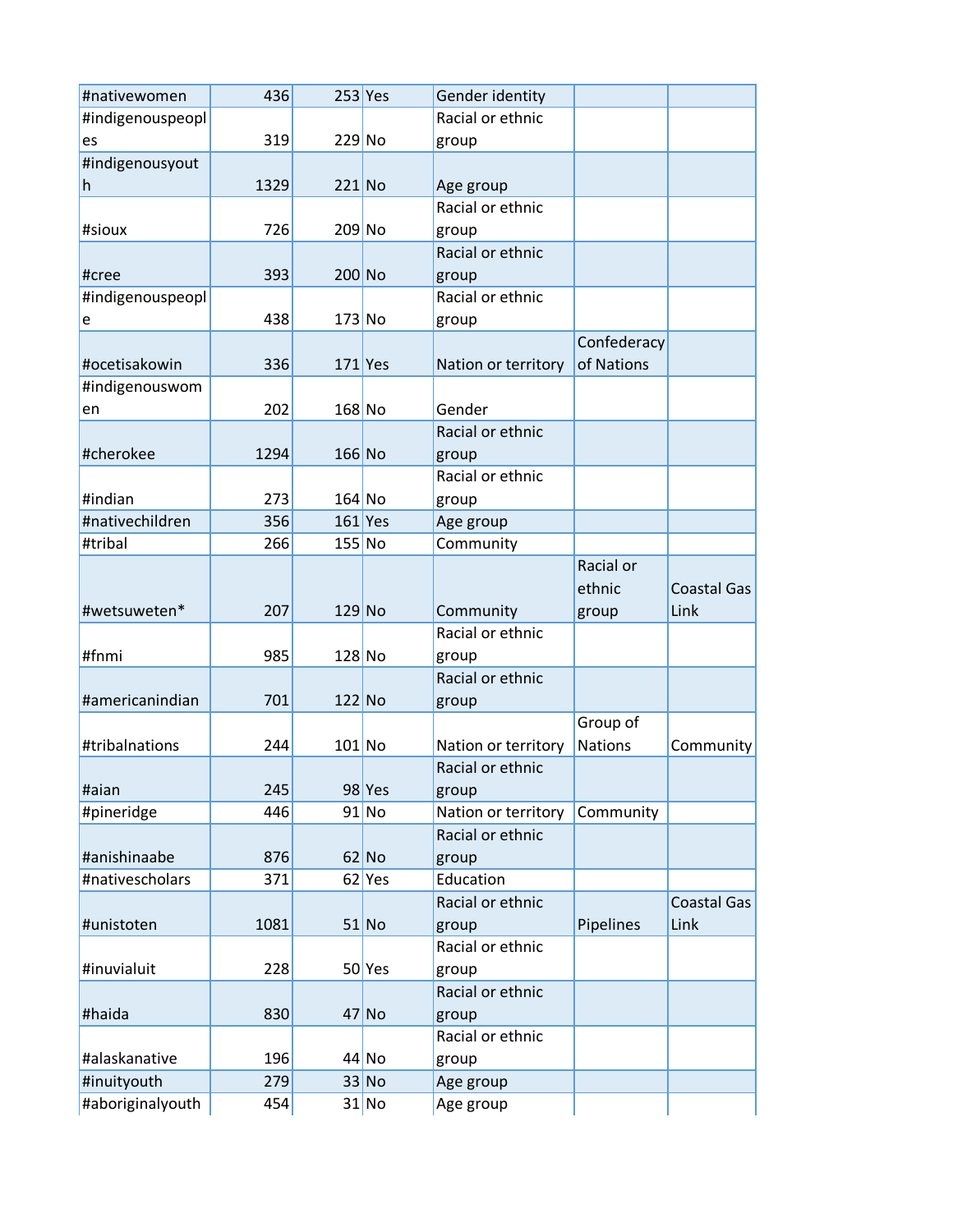| #indigenousyout |      |         |                  | Coastal Gas |             |
|-----------------|------|---------|------------------|-------------|-------------|
| hforwetsuweten* | 940  | $20$ No | Pipelines        | Link        | Canada      |
| #indiginous     | 375  | 8 No    | Low users        |             |             |
|                 |      |         | Racial or ethnic |             | Coastal Gas |
| #gidumten       | 932  | 6 No    | group            | Pipelines   | Link        |
| #aboriganal     | 1032 | 4 No    | Low users        | Misspelling |             |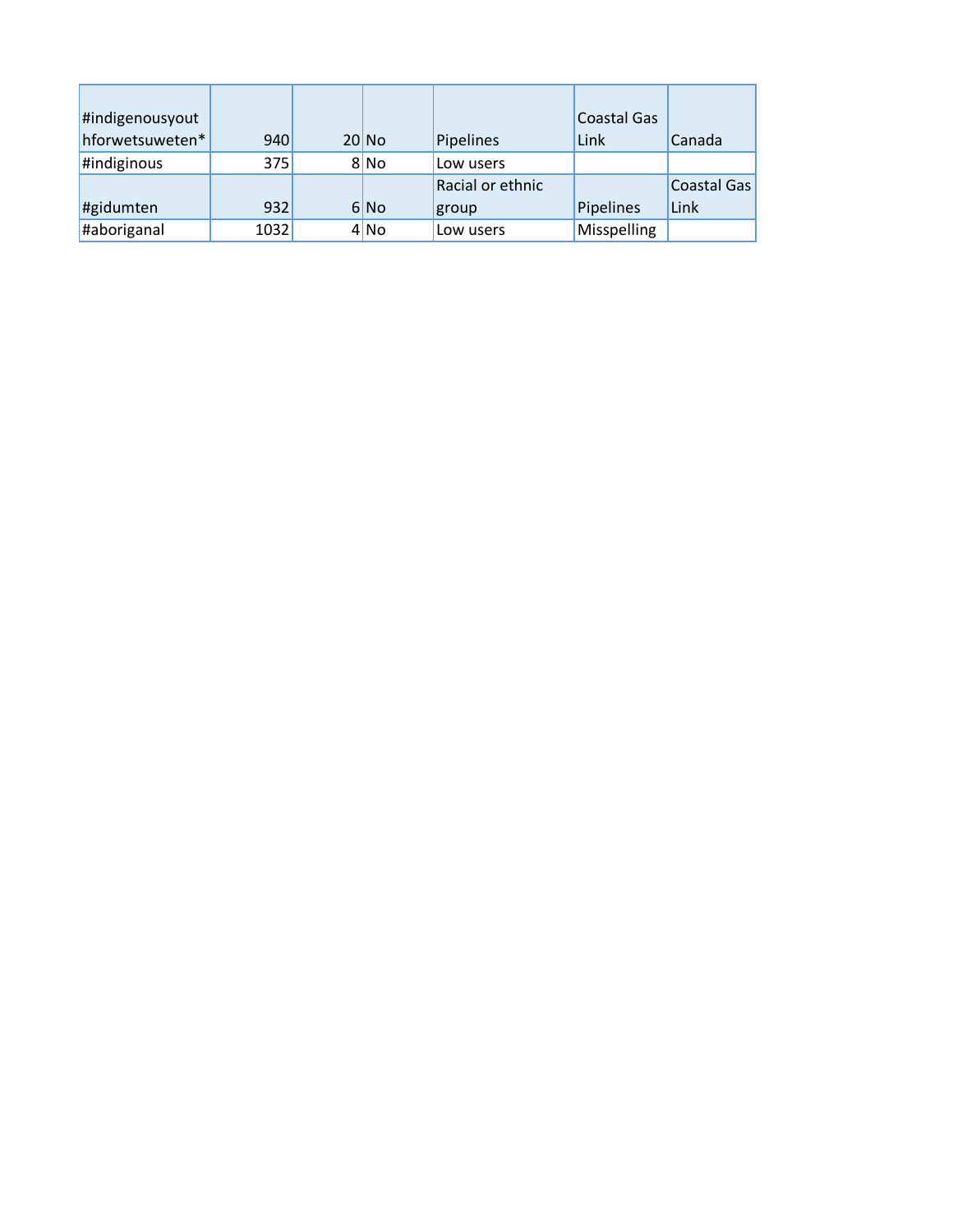# **Non-Indigenous Identity Hashtags**

|             |          |           | On initial |                      |           |
|-------------|----------|-----------|------------|----------------------|-----------|
| Hashtag     | # Tweets | # Users   | list?      | Level <sub>2</sub>   | Level 3   |
| #youth      | 5653     | $1914$ No |            | Age group            |           |
| #canada     | 5819     | 1843 No   |            | Nation or territory  |           |
| #children   | 2521     | $1018$ No |            | Age group            |           |
| #women      | 1828     | 935 No    |            | Gender identity      | Age group |
| #australia  | 1366     | 729 No    |            | Nation or territory  |           |
| #brazil     | 1528     | $626$ No  |            | Nation or territory  |           |
| #students   | 3811     | 537 No    |            | Education            |           |
| #community  | 731      | 389 No    |            | General              |           |
|             |          |           |            | Sexual orientation   |           |
|             |          |           |            | and/or gender        |           |
| #lgbtq      | 1315     | 355 No    |            | identity             |           |
| #canadian   | 796      | 327 No    |            | Nationality          |           |
| #kids       | 506      | 307 No    |            | Age group            |           |
| #usa        | 738      | 296 No    |            | Nation or territory  |           |
| #girls      | 459      | 278 No    |            | Gender identity      | Age group |
|             |          |           |            | Racial or ethnic     |           |
| #black      | 287      | $231$ No  |            | group                |           |
| #america    | 324      | $225$ No  |            | Nation or territory  |           |
|             |          |           |            | Artistic or cultural |           |
| #artist*    | 444      | 221 No    |            | expression           |           |
| #mexico     | 325      | $214$ No  |            | Nation or territory  |           |
|             |          |           |            | Sexual orientation   |           |
|             |          |           |            | and/or gender        |           |
| #lgbt       | 326      | $210$ No  |            | identity             |           |
| #child      | 396      | $191$ No  |            | Age group            |           |
| #veterans   | 2034     | 184 No    |            | Military             |           |
| #australian | 211      | 177 No    |            | Nationality          |           |
| #student    | 337      | $175$ No  |            | Education            |           |
| #teachers*  | 292      | $164$ No  |            | Education            |           |
|             |          |           |            | Artistic or cultural |           |
| #artists*   | 389      | $140$ No  |            | expression           |           |
| #us         | 555      | $139$ No  |            | Nation or territory  |           |
| #india      | 205      | $135$ No  |            | Nation or territory  |           |
| #refugees   | 365      | $132$ No  |            | Immigration          |           |
|             |          |           |            | Sexual orientation   |           |
|             |          |           |            | and/or gender        |           |
| #queer      | 221      | $127$ No  |            | identity             |           |
|             |          |           |            | Racial or ethnic     |           |
| #poc        | 193      | $127$ No  |            | group                |           |
| #trans      | 184      | $127$ No  |            | Gender identity      |           |
| #colombia   | 201      | $121$ No  |            | Nation or territory  |           |
| #girl       | 289      | $120$ No  |            | Gender identity      | Age group |
| #woman      | 183      | $120$ No  |            | Gender identity      | Age group |
| #palestine  | 234      | $117$ No  |            | Nation or territory  | Palestine |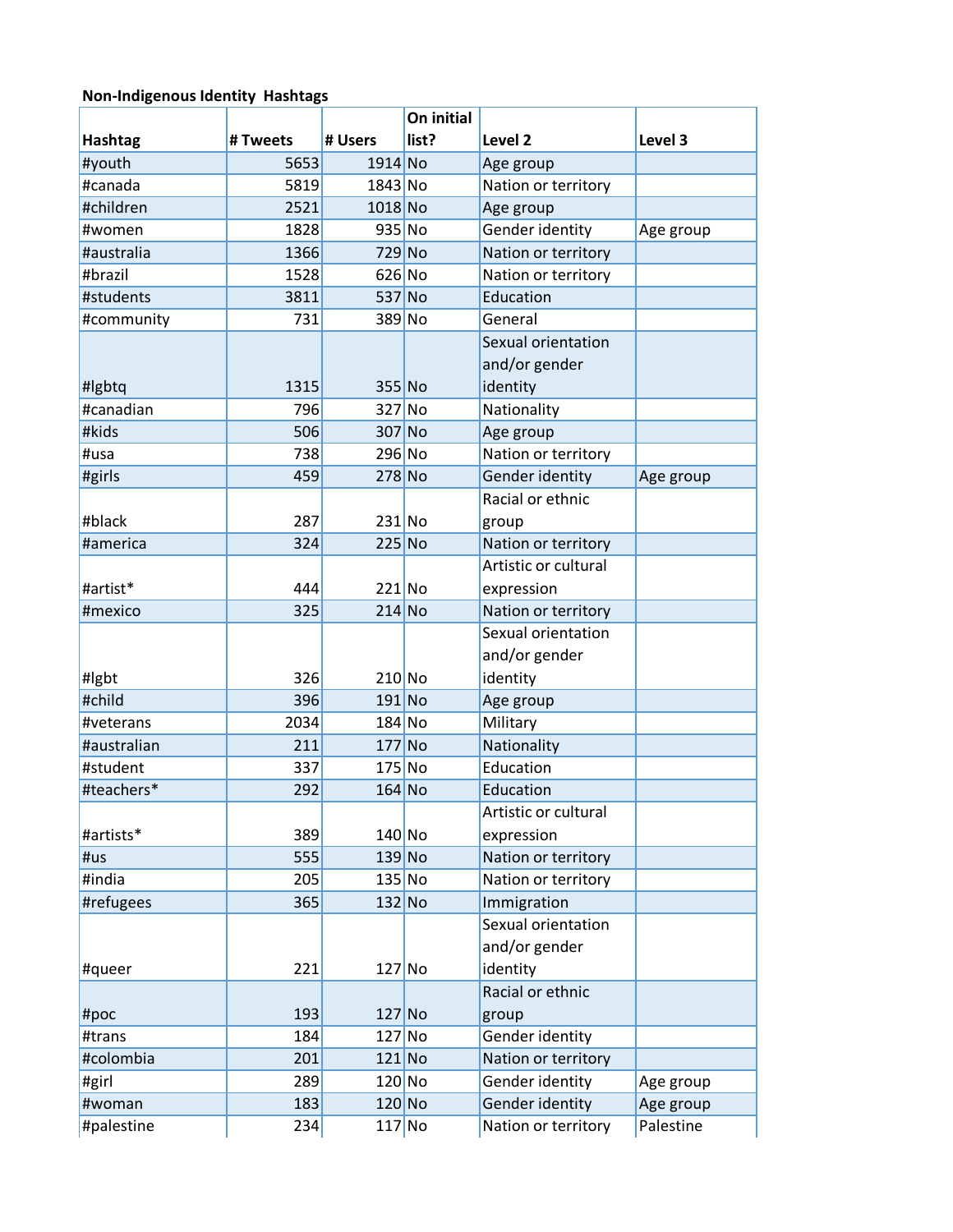| #immigrants  | 1939 | $95$ No | Immigration         |               |
|--------------|------|---------|---------------------|---------------|
| #greenland   | 170  | $92$ No | Nation or territory |               |
| #canadians   | 827  | $86$ No | Nationality         |               |
|              |      |         |                     | Sexual        |
|              |      |         |                     | orientation   |
|              |      |         | Racial or ethnic    | and/or gender |
| #latinx      | 419  | 74 No   | group               | identity      |
| #ecuador     | 201  | $73$ No | Nation or territory |               |
| #israel      | 478  | $71$ No | Nation or territory | Israel        |
| #bolivia     | 215  | $62$ No | Nation or territory |               |
| #puertorico  | 550  | 59 No   | Nation or territory |               |
| #warrior     | 703  | $54$ No | General             |               |
| #minorities  | 1400 | $47$ No | General             |               |
|              |      |         |                     | Labor and     |
| #veteran     | 336  | $39$ No | Military            | Employment    |
| #millennials | 703  | $25$ No | Age group           |               |
| #newcomers   | 2820 | $23$ No | Immigration         |               |
|              |      |         | Racial or ethnic    |               |
| #palestinian | 318  | $20$ No | group               | Palestine     |
| #millenials  | 661  | $10$ No | Age group           |               |
|              |      |         | Racial or ethnic    |               |
| #negro       | 540  | $10$ No | group               |               |
| #israelites* | 534  | 8 No    | Low users           | Religion      |
| #genx        | 365  | 7 No    | Age group           |               |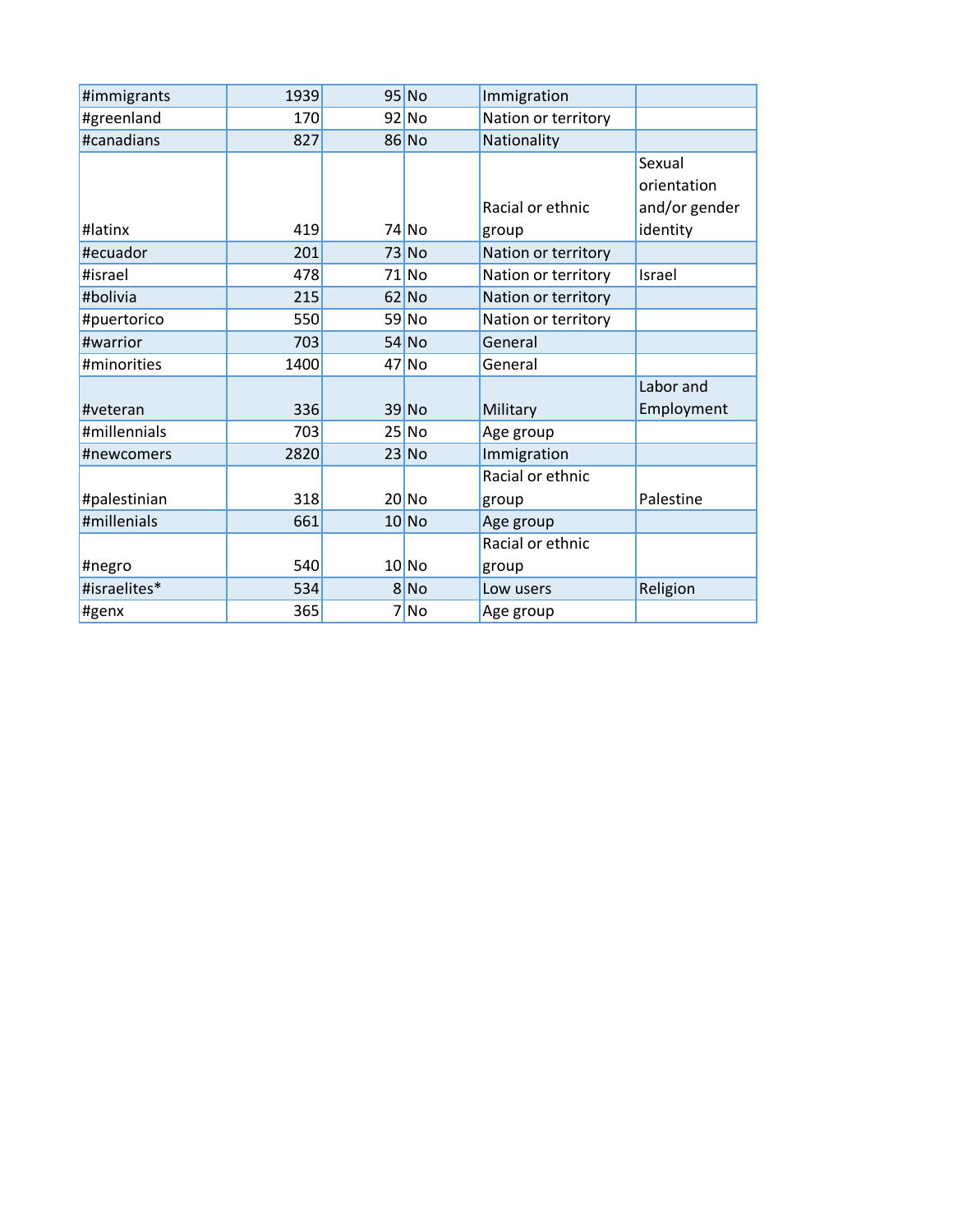# **Indigenous Politics Hashtags**

|                  |          |          | On initial |                                   |                      |           |
|------------------|----------|----------|------------|-----------------------------------|----------------------|-----------|
| Hashtag          | # Tweets | # Users  | list?      | Level 2                           | Level 3              | Level 4   |
| #notinvisibleact | 189      | $185$ No |            | <b>MMIW</b>                       | <b>U.S. Politics</b> | Gender    |
| #undrip          | 298      | $182$ No |            | <b>Indigenous Rights</b>          | World politics       |           |
| #nativevote      | 684      |          | $181$ Yes  | Movement                          |                      |           |
|                  |          |          |            |                                   |                      |           |
|                  |          |          |            | Child welfare and                 |                      |           |
| #icwa            | 303      | $140$ No |            | residential schools U.S. Politics |                      |           |
| #whtyg           | 279      |          | 74 No      | Event                             | <b>U.S. Politics</b> | Age group |
|                  |          |          |            |                                   | Canadian             |           |
| #fnpoli          | 247      |          | $66$ No    | <b>First Nations</b>              | <b>Politics</b>      |           |
|                  |          |          |            |                                   | Confederacy          |           |
| #nishnawbe       | 1172     |          | 6 No       | Low users                         | of Nations           |           |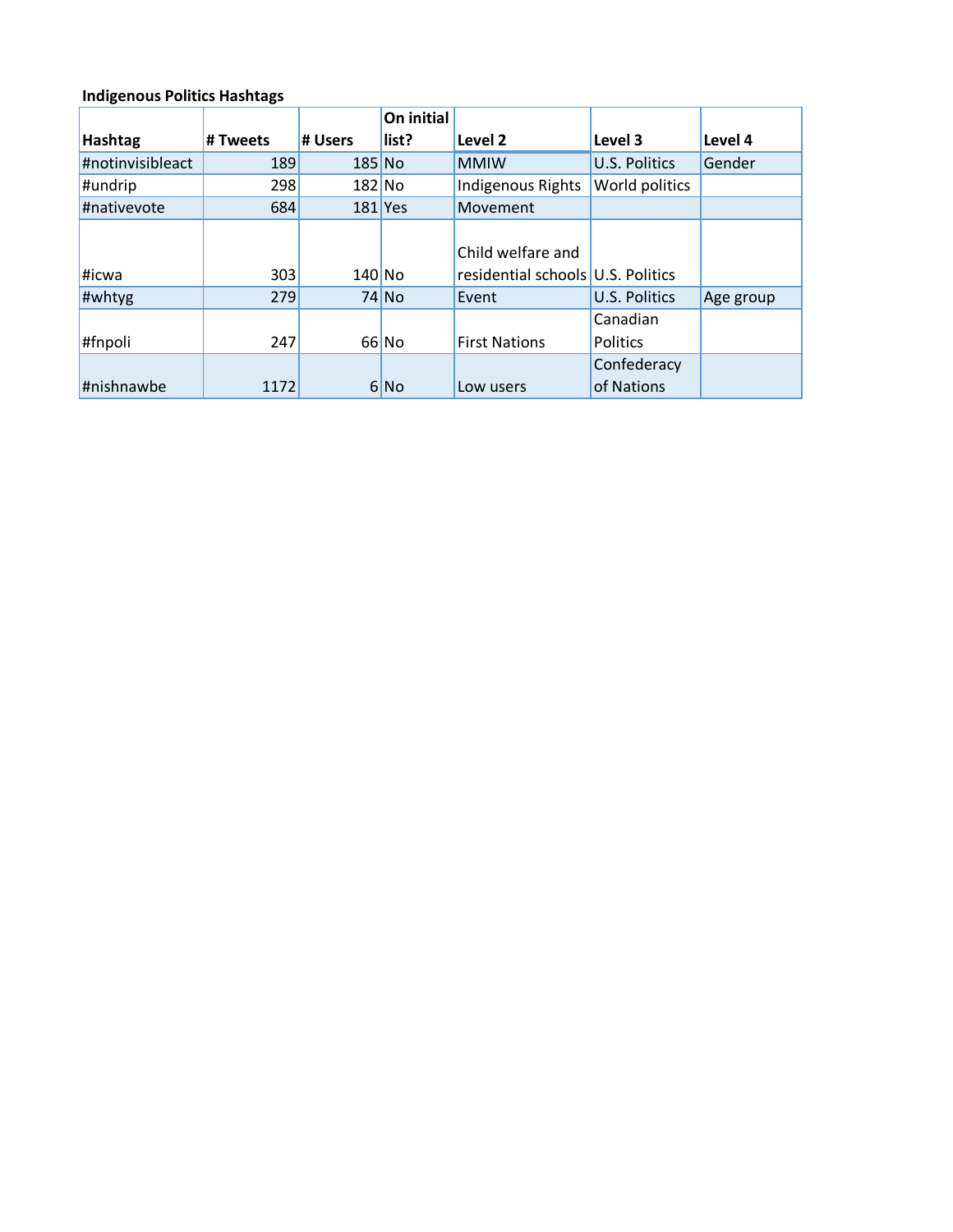### **Non-Indigenous Politics Hashtags**

|                      |          |          | On initial |                             |               |
|----------------------|----------|----------|------------|-----------------------------|---------------|
| <b>Hashtag</b>       | # Tweets | # Users  | list?      | Level <sub>2</sub>          | Level 3       |
| #cdnpoli             | 6091     | 1445 No  |            | <b>Canadian Politics</b>    |               |
| #auspol              | 1795     | 550 No   |            | <b>Austrailian Politics</b> |               |
| #trump               | 712      | 490 No   |            | U.S. Politics               |               |
| #bolsonaro           | 1027     | 459 No   |            | <b>Brazilian Politics</b>   |               |
| #opposetrump         | 298      | 292 No   |            | <b>U.S. Politics</b>        |               |
| #bcpoli              | 909      | $273$ No |            | <b>Canadian Politics</b>    |               |
| #theresistance       | 421      | 248 No   |            | <b>U.S. Politics</b>        |               |
| #onpoli              | 705      | $229$ No |            | <b>Canadian Politics</b>    |               |
| #maga                | 898      | 228 No   |            | <b>U.S. Politics</b>        |               |
| #notmypresident      | 445      | $226$ No |            | U.S. Politics               |               |
| #impeachtrump        | 940      | $159$ No |            | <b>U.S. Politics</b>        |               |
| #canada150           | 257      | 156 No   |            | Event                       | History       |
| #elxn42              | 266      | 148 No   |            | <b>Canadian Politics</b>    |               |
| #law                 | 384      | $142$ No |            | General                     |               |
| #trudeau             | 249      | $142$ No |            | <b>Canadian Politics</b>    |               |
| #canpoli             | 220      | $142$ No |            | <b>Canadian Politics</b>    |               |
| #un                  | 224      | $136$ No |            | World politics              |               |
| #biden               | 172      | $129$ No |            | <b>U.S. Politics</b>        |               |
| #joebiden            | 180      | $128$ No |            | <b>U.S. Politics</b>        |               |
| #ableg               | 289      | $122$ No |            | <b>Canadian Politics</b>    |               |
| #vote                | 188      | $122$ No |            | General                     |               |
| #abpoli              | 280      | $120$ No |            | <b>Canadian Politics</b>    |               |
| #ourrevolution       | 262      | $110$ No |            | U.S. Politics               |               |
|                      |          |          |            |                             | Trans-pacific |
| #notpp               | 254      |          | $97$ No    | World politics              | partnership   |
| #elxn43              | 234      |          | $91$ No    | <b>Canadian Politics</b>    |               |
| #trumprussia         | 197      |          | $89$ No    | U.S. Politics               |               |
| #treason             | 200      |          | 88 No      | <b>U.S. Politics</b>        |               |
| #skpoli              | 242      |          | 83 No      | <b>Canadian Politics</b>    |               |
| #jairbolsonaro       | 241      |          | 83 No      | <b>Brazilian Politics</b>   |               |
| #bds                 | 496      |          | $75$ No    | World politics              | Israel        |
| #dumptrump           | 239      |          | $74$ No    | <b>U.S. Politics</b>        |               |
| #feelthebern         | 204      |          | $74$ No    | U.S. Politics               |               |
| #ndp                 | 194      |          | $70$ No    | <b>Canadian Politics</b>    |               |
| #mbpoli              | 170      |          | $70$ No    | <b>Canadian Politics</b>    |               |
|                      |          |          |            |                             | Trans-pacific |
| #tpp                 | 255      |          | $64$ No    | World politics              | partnership   |
| #riseup              | 311      |          | $61$ No    | U.S. Politics               | Movement      |
| #cdnhealth           | 234      |          | $57$ No    | <b>Canadian Politics</b>    | Health        |
| #gop                 | 311      |          | $56$ No    | U.S. Politics               |               |
| #wherearethechildren | 233      |          | $56$ No    | <b>U.S. Politics</b>        | Immigration   |
| #wethepeople         | 172      |          | 56 No      | U.S. Politics               |               |
| #wikileaks           | 282      |          | 33 No      | U.S. Politics               |               |
| #tcot                | 573      |          | 29 No      | U.S. Politics               |               |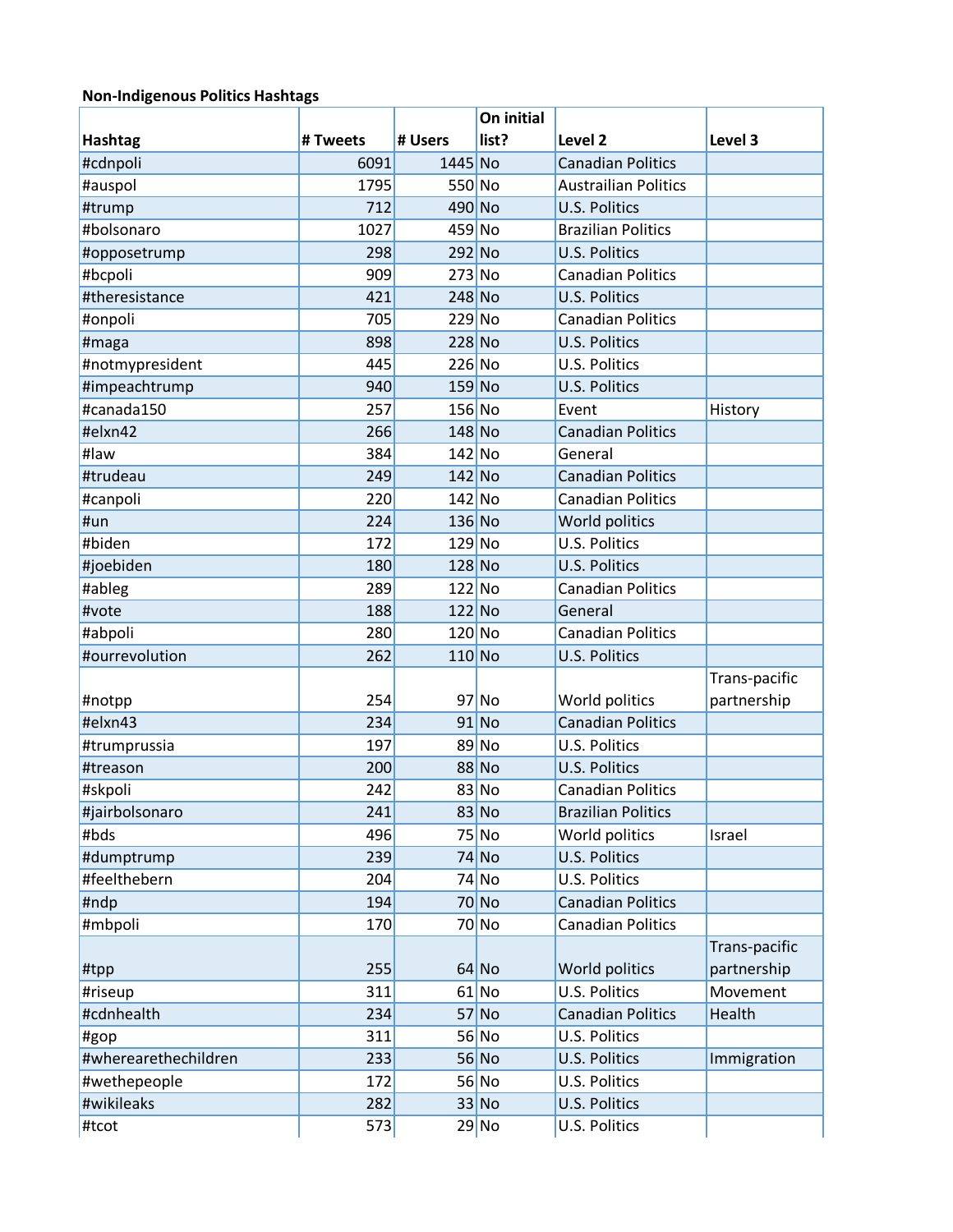| #factsmatter      | 230 | $28$ No | <b>U.S. Politics</b> |          |
|-------------------|-----|---------|----------------------|----------|
| #fascist          | 238 | $24$ No | U.S. Politics        |          |
| #voteblue         | 760 | $22$ No | <b>U.S. Politics</b> |          |
| #votersuppression | 308 | $22$ No | <b>U.S. Politics</b> |          |
| #worldwide        | 240 | $22$ No | World politics       |          |
| #boycottisrael    | 443 | $14$ No | World politics       | Israel   |
| #pedogate         | 495 | $10$ No | <b>U.S. Politics</b> |          |
| #socialsecurity   | 178 | $10$ No | <b>U.S. Politics</b> |          |
| #rockthevote      | 190 | 9 No    | <b>U.S. Politics</b> | Movement |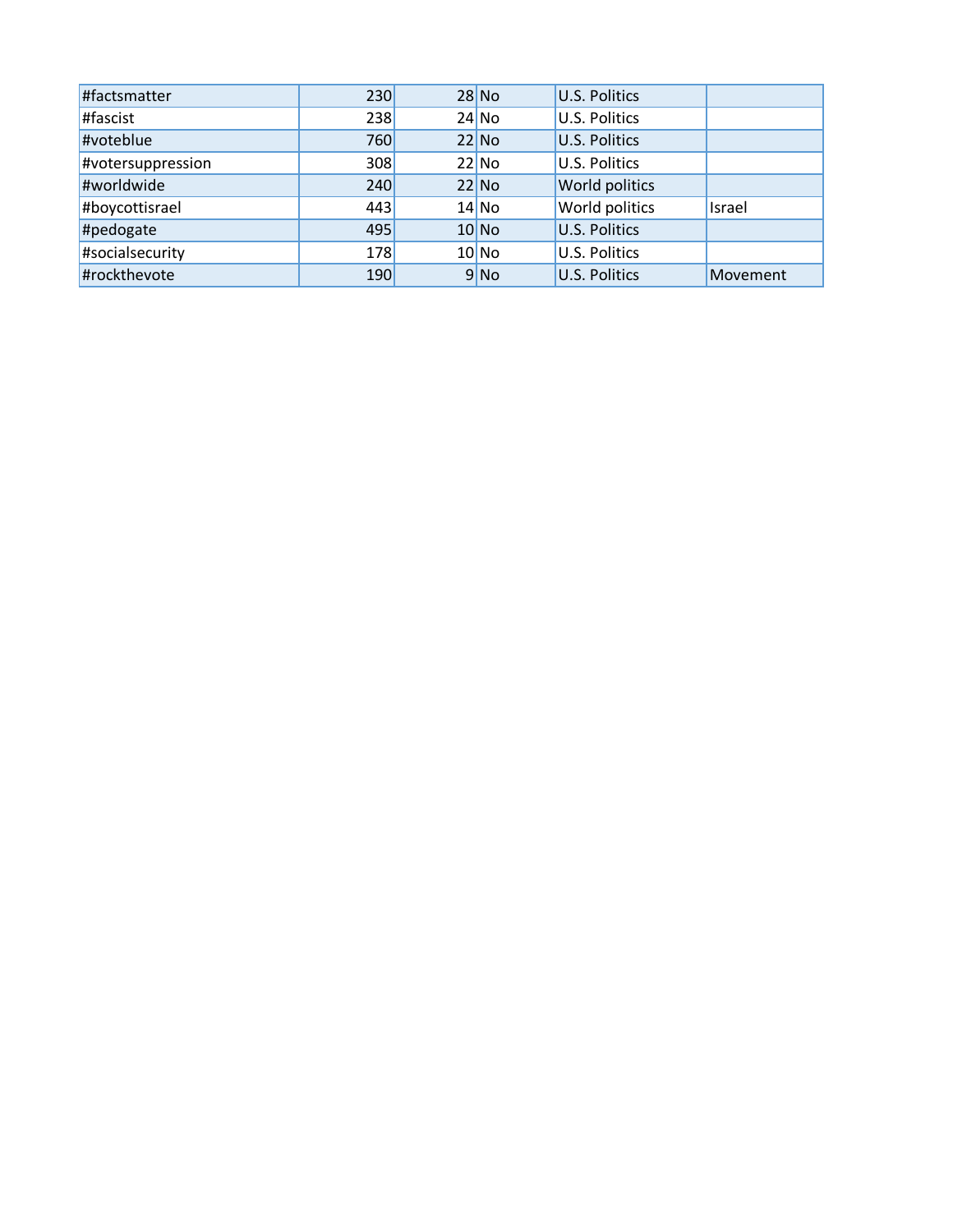### **Idigenous Other Hashtags**

|                              |          |           | On initial |                      |           |
|------------------------------|----------|-----------|------------|----------------------|-----------|
| <b>Hashtag</b>               | # Tweets | # Users   | list?      | Level <sub>2</sub>   | Level 3   |
|                              |          |           |            | Artistic or cultural |           |
| #nativeamericanheritagemonth | 5216     | 2885 Yes  |            | expression           | Event     |
|                              |          |           |            | Artistic or cultural | Online    |
| #nativetwitter               | 5426     | 1570 Yes  |            | expression           | community |
|                              |          |           |            | Artistic or cultural |           |
| #indigenouspeoplesday        | 560      | 407 Yes   |            | expression           | Event     |
|                              |          |           |            | Artistic or cultural |           |
| #nativepride                 | 655      | $273$ No  |            | expression           | Pride     |
|                              |          |           |            | Artistic or cultural |           |
| #powwow                      | 404      | $220$ No  |            | expression           |           |
|                              |          |           |            | Artistic or cultural |           |
| #indigenoushistorymonth      | 258      | $163$ No  |            | expression           | Event     |
| #nativeeducation             | 554      | $127$ Yes |            | Education            |           |
|                              |          |           |            | Canadian province    |           |
| #inuvik                      | 283      | $117$ Yes |            | or city              |           |
| #nativeed                    | 897      |           | $79$ No    | Education            |           |
| #fnmied                      | 327      |           | $36$ No    | Education            |           |
| #nativehighered              | 216      |           | $16$ No    | Education            |           |
| #tribalcollege               | 180      |           | $14$ No    | Education            |           |
| #nativeece                   | 192      |           | $13$ Yes   | Education            |           |
| #matawa                      | 202      |           | 7 No       | Education            | Event     |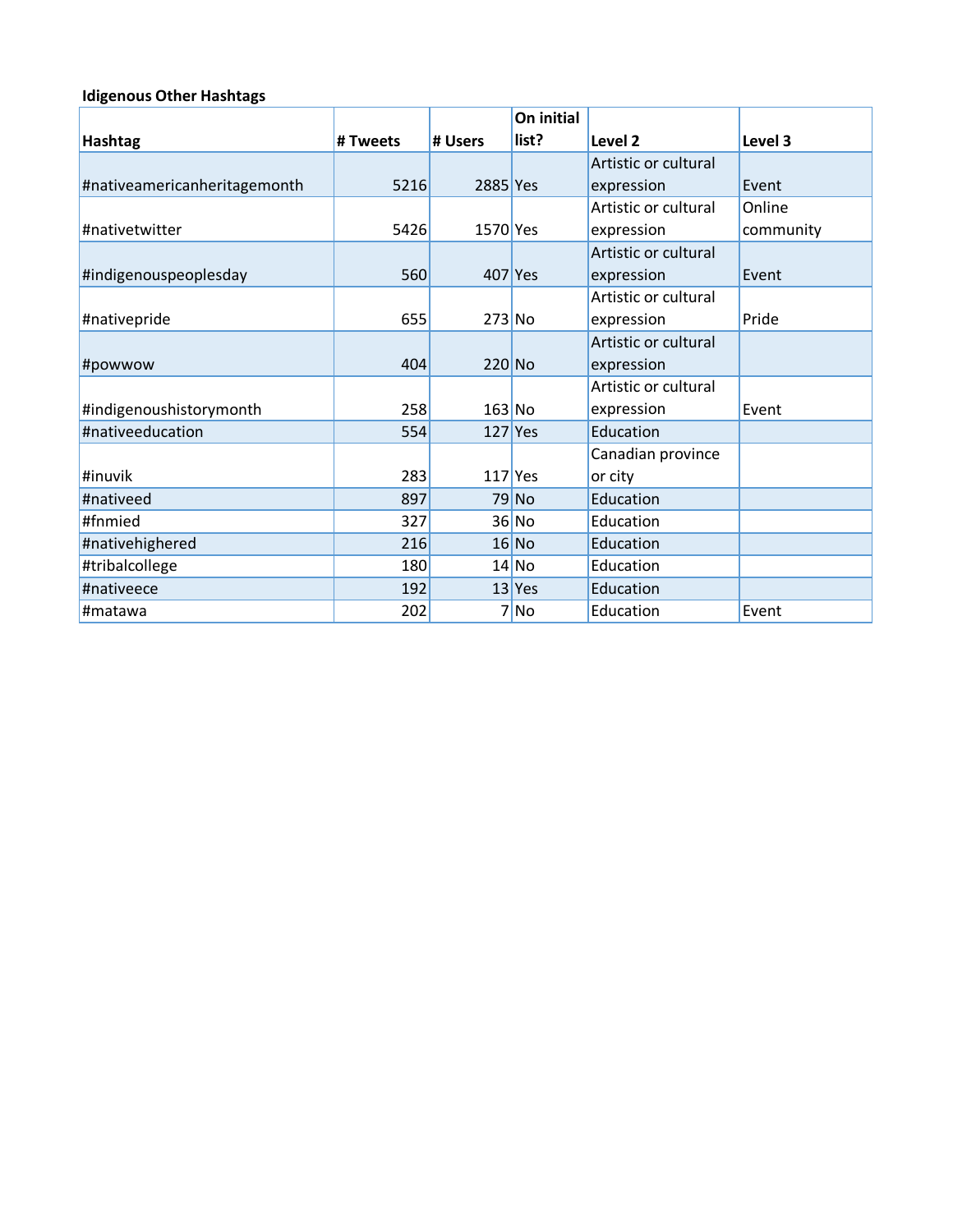# **Non-Indigenous Other Hashtags**

|                |          |          | On initial |                      |              |
|----------------|----------|----------|------------|----------------------|--------------|
| <b>Hashtag</b> | # Tweets | # Users  | list?      | Level 2              | Level 3      |
| #education     | 2955     | 1352 No  |            | Education            |              |
|                |          |          |            | Artistic or cultural |              |
| #art           | 2062     | 768 No   |            | expression           |              |
|                |          |          |            | Artistic or cultural |              |
| #culture       | 1356     | 754 No   |            | expression           |              |
| #history       | 943      | $649$ No |            | History              |              |
| #health        | 1086     | $562$ No |            | Health               |              |
|                |          |          |            | Artistic or cultural |              |
| #music         | 1397     | $526$ No |            | expression           | Music        |
| #covid19       | 976      | 472 No   |            | Health               | Event        |
| #amazon        | 752      | $413$ No |            | General              |              |
| #love          | 691      | 381 No   |            | General topic        |              |
|                |          |          |            | Artistic or cultural |              |
| #language      | 645      | 341 No   |            | expression           |              |
| #arctic        | 693      | 333 No   |            | Environment          |              |
|                |          |          |            |                      | Artistic or  |
|                |          |          |            |                      | cultural     |
| #thanksgiving  | 396      | 327 No   |            | Event                | expression   |
|                |          |          |            | Canadian province or |              |
| #toronto       | 589      | $311$ No |            | city                 |              |
| #school        | 418      | 303 No   |            | Education            |              |
|                |          |          |            | Artistic or cultural |              |
| #grammys       | 317      | $294$ No |            | expression           | <b>Music</b> |
|                |          |          |            | Canadian province or |              |
| #ontario       | 667      | 289 No   |            | city                 |              |
| #leadership    | 496      | 288 No   |            | General topic        |              |
|                |          |          |            | Canadian province or |              |
| #nunavut       | 867      | 282 No   |            | city                 |              |
| #stem          | 626      | $259$ No |            | Education            |              |
| #science       | 379      | $259$ No |            | Education            | Politics     |
|                |          |          |            | Canadian province or |              |
| #yeg           | 536      | $254$ No |            | city                 | Airport code |
|                |          |          |            | Social justice and   |              |
| #diversity     | 306      | $246$ No |            | human rights         |              |
|                |          |          |            | Canadian province or |              |
| #winnipeg      | 462      | $245$ No |            | city                 |              |
|                |          |          |            |                      | Artistic or  |
|                |          |          |            | Social justice and   | cultural     |
| #respect       | 325      | $244$ No |            | human rights         | expression   |
| #nature        | 627      | $240$ No |            | Environment          |              |
|                |          |          |            | Canadian Province or |              |
| #alberta       | 781      | $238$ No |            | city                 |              |
|                |          |          |            | Canadian province or |              |
| #ottawa        | 453      | $233$ No |            | city                 |              |
|                |          |          |            |                      |              |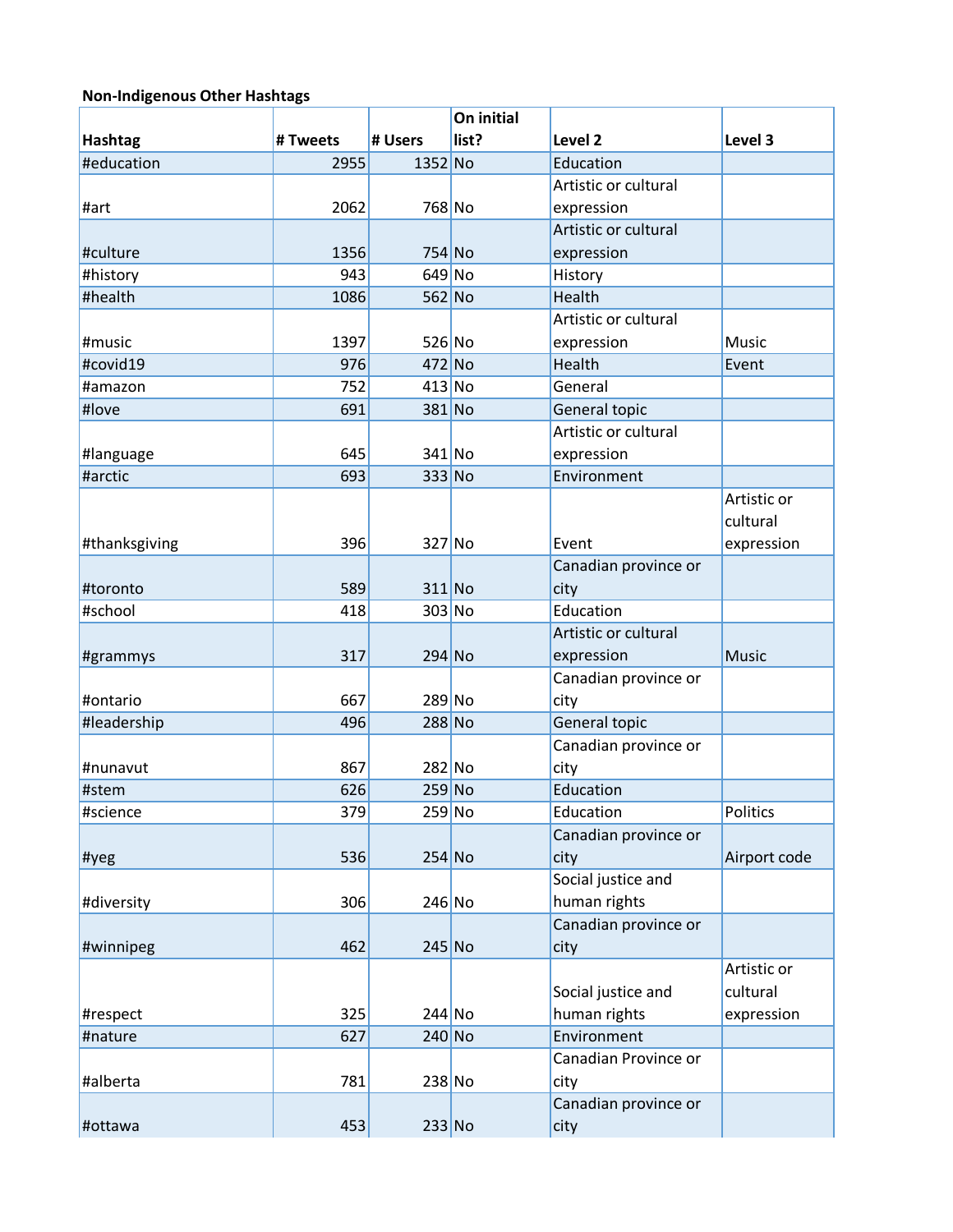|                           |     |          | Artistic or cultural         |                |
|---------------------------|-----|----------|------------------------------|----------------|
| #artist*                  | 444 | $221$ No | expression                   |                |
| #northdakota              | 332 | $211$ No | U.S. State or City           |                |
| #family                   | 431 | 207 No   | General topic                |                |
| #schools                  | 298 | $207$ No | Education                    |                |
|                           |     |          | Canadian province or         |                |
| #vancouver                | 683 | 205 No   | city                         |                |
| #bison                    | 286 | 204 No   | Ambiguous                    |                |
|                           |     |          | Artistic or cultural         |                |
| #pride                    | 262 | 204 No   | expression                   | Pride          |
| #missing                  | 552 | $200$ No | <b>MMIW</b>                  |                |
|                           |     |          | Canadian province or         |                |
| #manitoba                 | 347 | $199$ No | city                         |                |
| #healing                  | 295 | $199$ No | Health                       |                |
|                           |     |          | Artistic or cultural         |                |
| #film                     | 276 | $193$ No | expression                   | Art form       |
| #research                 | 276 | 188 No   | Education                    |                |
|                           |     |          | Canadian province or         |                |
| #bc                       | 578 | $185$ No | city                         |                |
|                           |     |          | Canadian province or         |                |
| #уус                      | 426 | $176$ No | city                         | Airport code   |
|                           |     |          | Artistic or cultural         |                |
| #fashion                  | 311 | $166$ No | expression                   | Art form       |
| #alaska                   | 294 | $166$ No | U.S. State or City           |                |
| #coronavirus              | 334 | $164$ No | Health                       | Event          |
| #teachers*                | 292 | $164$ No | Education                    |                |
| #people                   | 198 | $164$ No | General topic                |                |
|                           |     |          | Artistic or cultural         |                |
| #song                     | 472 | $163$ No | expression                   | <b>Music</b>   |
|                           |     |          | Canadian province or         |                |
| #saskatchewan             | 305 | $162$ No | city<br>Artistic or cultural |                |
|                           | 241 | $162$ No | expression                   |                |
| #languages<br>#resilience | 278 | $161$ No | Health                       |                |
|                           |     |          | Artistic or cultural         |                |
| #books                    | 256 | $159$ No | expression                   | Art form       |
|                           |     |          | Artistic or cultural         |                |
| #hiphop                   | 423 | $158$ No | expression                   | Music          |
| #news                     | 482 | $157$ No | General topic                |                |
| #highered                 | 380 | $156$ No | Education                    |                |
|                           |     |          | Artistic or cultural         |                |
| #photography              | 293 | $156$ No | expression                   | Art form       |
| #arizona                  | 215 | $156$ No | U.S. State or City           |                |
| #mining                   | 384 | $154$ No | Jobs and Employment          | Environment    |
|                           |     |          |                              | Social justice |
|                           |     |          |                              | and human      |
| #land                     | 236 | $153$ No | Environment                  | rights         |
|                           |     |          |                              |                |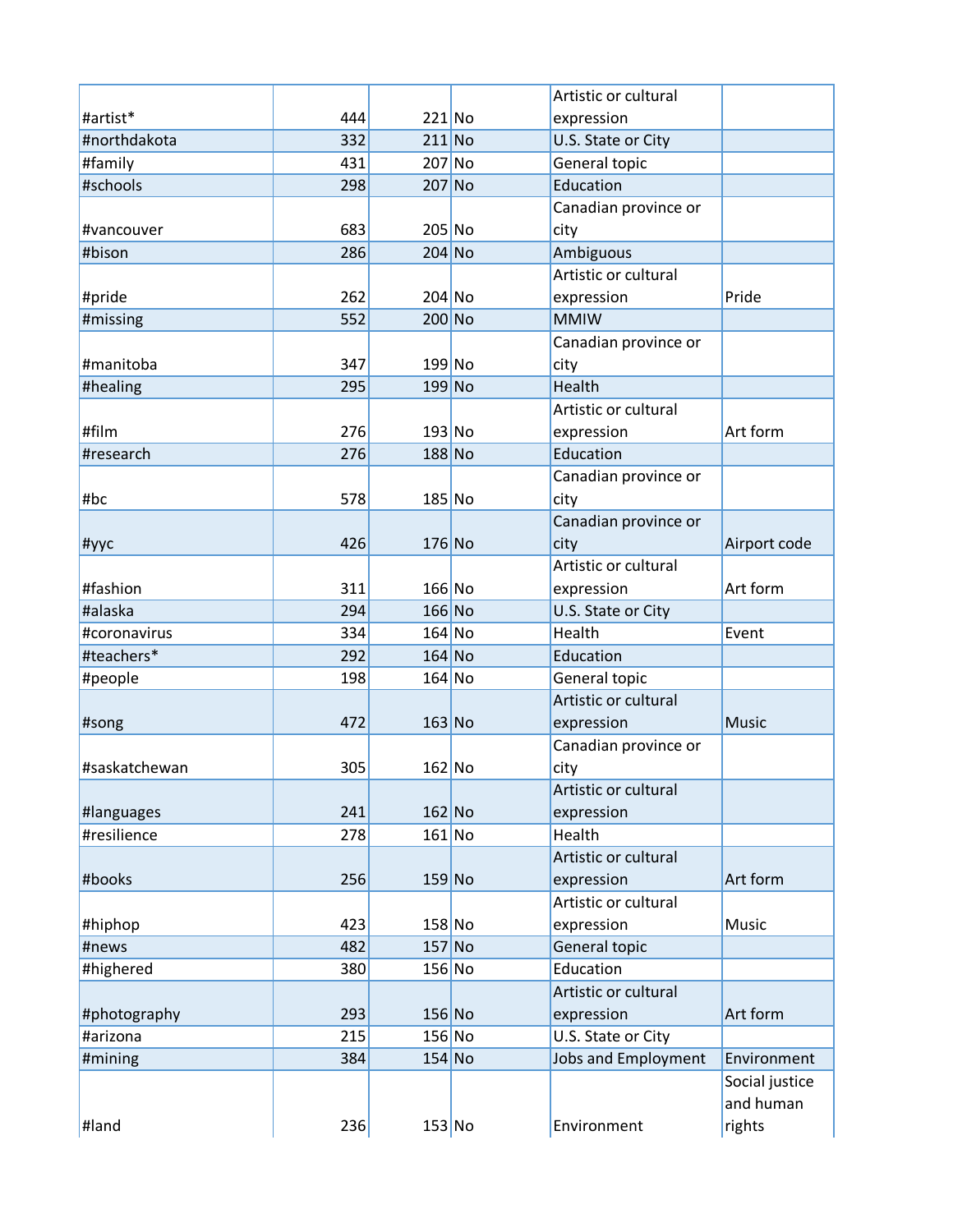| #repost           | 285  | $150$ No |       | <b>Twitter Lingo</b> |              |
|-------------------|------|----------|-------|----------------------|--------------|
|                   |      |          |       |                      | Jobs and     |
| #oil              | 234  | $149$ No |       | Environment          | employment   |
|                   |      |          |       | Artistic or cultural |              |
| #food             | 197  | $147$ No |       | expression           | Culture      |
|                   |      |          |       | Artistic or cultural |              |
| #dance            | 212  | $146$ No |       | expression           | Art form     |
|                   |      |          |       | Artistic or cultural |              |
| #podcast          | 201  | $146$ No |       | expression           | Art form     |
| #learning         | 179  | $145$ No |       | Education            |              |
| #kidlit           | 484  | $144$ No |       | Education            | Age group    |
| #media            | 223  | $144$ No |       |                      |              |
|                   |      |          |       | General topic        |              |
|                   |      |          |       | Artistic or cultural |              |
| #arts             | 551  | $143$ No |       | expression           |              |
| #missingperson    | 413  | $142$ No |       | <b>MMIW</b>          |              |
|                   |      |          |       | Artistic or cultural |              |
| #artists*         | 389  | $140$ No |       | expression           |              |
| #1                | 195  | $135$ No |       | <b>Twitter Lingo</b> |              |
|                   |      |          |       | Artistic or cultural |              |
| #storytelling     | 206  | $134$ No |       | expression           | Art form     |
| #support          | 288  | $131$ No |       | General topic        |              |
| #hope             | 185  | $129$ No |       | General topic        |              |
| #tbt              | 185  | $129$ No |       | <b>Twitter Lingo</b> |              |
| #knowledge        | 171  | $127$ No |       | General topic        |              |
| #business         | 225  | $121$ No |       | Jobs and Employment  |              |
| #childcare        | 176  | $121$ No |       | General topic        |              |
|                   |      |          |       | Artistic or cultural |              |
| #heritage         | 173  | $120$ No |       | expression           | Pride        |
| #oklahoma         | 184  | $118$ No |       | U.S. State or City   |              |
| #nyc              | 173  | $116$ No |       | U.S. State or City   |              |
| #jobs             | 1787 | $115$ No |       | Jobs and Employment  |              |
| #journalism       | 216  | $113$ No |       | General topic        |              |
|                   |      |          |       | Artistic or cultural |              |
| #documentary      | 186  | $113$ No |       | expression           | Art form     |
| #families         | 206  | $112$ No |       | General topic        |              |
| #newmexico        | 197  | $111$ No |       | U.S. State or City   |              |
| #edchat           | 331  | $109$ No |       | Education            |              |
|                   |      |          |       |                      |              |
|                   |      |          |       | Canadian province or |              |
| #quebec           | 196  | $106$ No |       | city                 |              |
| #southdakota      | 177  | $106$ No |       | U.S. State or City   |              |
|                   |      |          |       | Canadian province or |              |
| #yxe              | 288  | $104$ No |       | city                 | Airport code |
| #mondaymotivation | 199  | $102$ No |       | <b>Twitter Lingo</b> |              |
|                   |      |          |       | Canadian province or |              |
| #thunderbay       | 199  | $101$ No |       | city                 |              |
| #energy           | 194  | $101$ No |       | Environment          |              |
| #scholarship      | 325  |          | 99 No | Education            |              |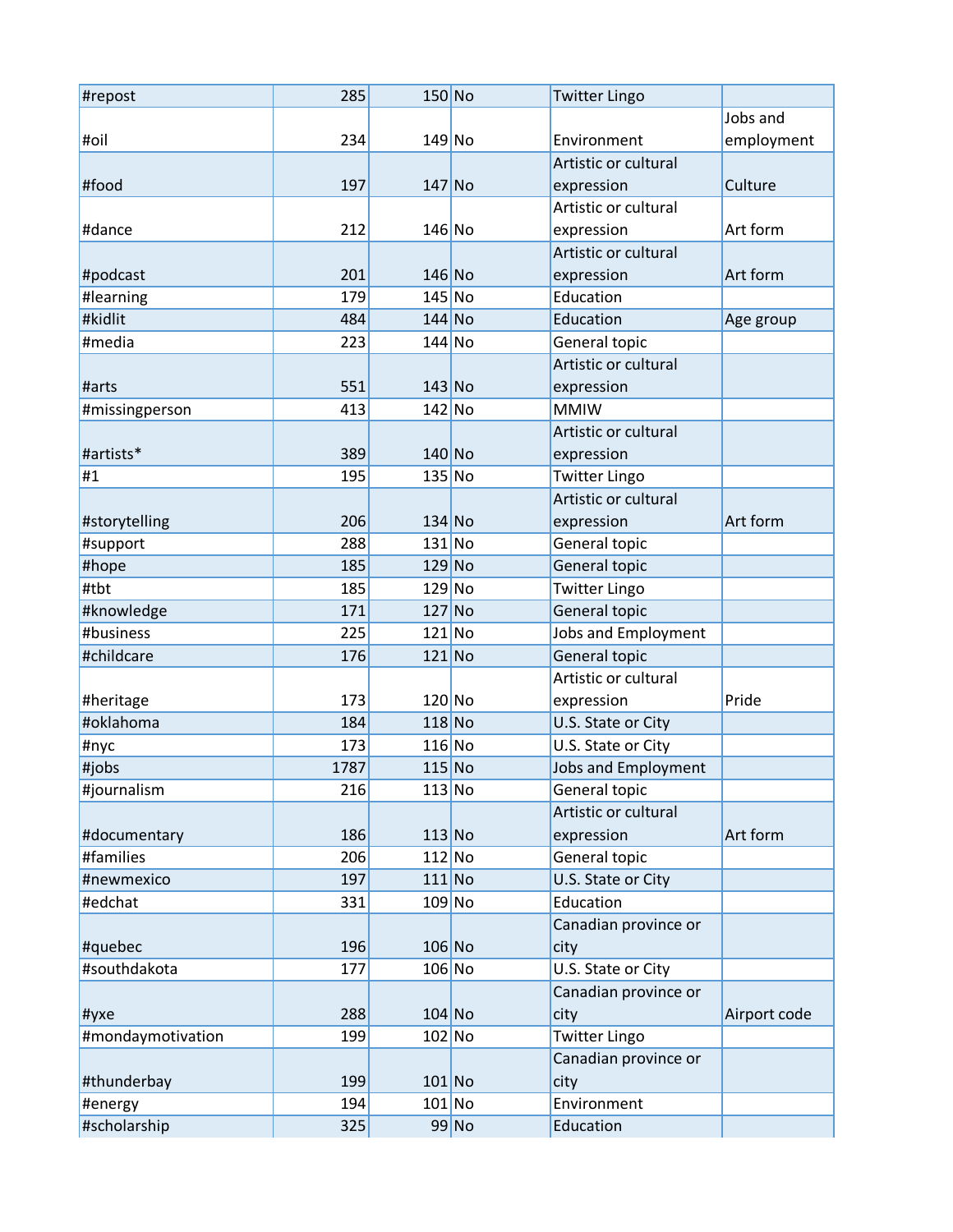| #montana         | 169  | $96$ No | U.S. State or City   |              |
|------------------|------|---------|----------------------|--------------|
| #wisdom          | 616  | $91$ No | General topic        |              |
|                  |      |         | Canadian province or |              |
| #calgary         | 384  | $91$ No | city                 |              |
| #bced            | 276  | $90$ No | Education            | Canada       |
| #free            | 255  | $90$ No | General topic        |              |
|                  |      |         | Child welfare and    |              |
| #childabuse      | 202  | $90$ No | residential schools  |              |
| #scholarships    | 191  | 88 No   | Education            |              |
|                  |      |         | Artistic or cultural |              |
| #video           | 446  | $87$ No | expression           | Art form     |
|                  |      |         | Canadian province or |              |
| #nwt             | 169  | $85$ No | city                 | Canada       |
|                  |      |         | Canadian province or |              |
| #montreal        | 243  | $84$ No | city                 |              |
|                  |      |         | Canadian province or |              |
| #edmonton        | 203  | $83$ No | city                 |              |
| #donate          | 209  | $81$ No | General topic        |              |
|                  |      |         | Artistic or cultural | Online       |
| #blacktwitter    | 1463 | $77$ No | expression           | community    |
|                  |      |         | Artistic or cultural |              |
| #rap             | 171  | $77$ No | expression           | <b>Music</b> |
| #onted           | 178  | 76 No   | Education            | Canada       |
| #college         | 223  | $73$ No | Education            |              |
|                  |      |         | Canadian province or |              |
| #saskatoon       | 171  | $73$ No | city                 |              |
| #sdoh            | 361  | $72$ No | Health               |              |
|                  |      |         | Canadian province or |              |
| #britishcolumbia | 1092 | $71$ No | city                 |              |
|                  |      |         | Canadian province or |              |
| #sask            | 208  | $70$ No | city                 |              |
| #abed            | 208  | $66$ No | Education            | Canada       |
| #cdnpse          | 235  | $62$ No | Education            | Canada       |
|                  |      |         | Artistic or cultural |              |
| #newmusic        | 217  | 59 No   | expression           | Music        |
|                  |      |         | Canadian province or |              |
| #tbay            | 260  | $56$ No | city                 |              |
|                  |      |         | Artistic or cultural |              |
| #writing         | 345  | $54$ No | expression           | Art form     |
| #ff              | 194  | $48$ No | <b>Twitter Lingo</b> |              |
| #job             | 271  | $45$ No | Jobs and Employment  |              |
| #nonprofit       | 213  | $40$ No | General topic        |              |
| #careers         | 904  | 39 No   | Jobs and Employment  |              |
|                  |      |         | Artistic or cultural |              |
| #nowplaying      | 334  | 39 No   | expression           | <b>Music</b> |
| #god             | 587  | $36$ No | Religion             |              |
| #farmers*        | 318  | $35$ No | Jobs and Employment  |              |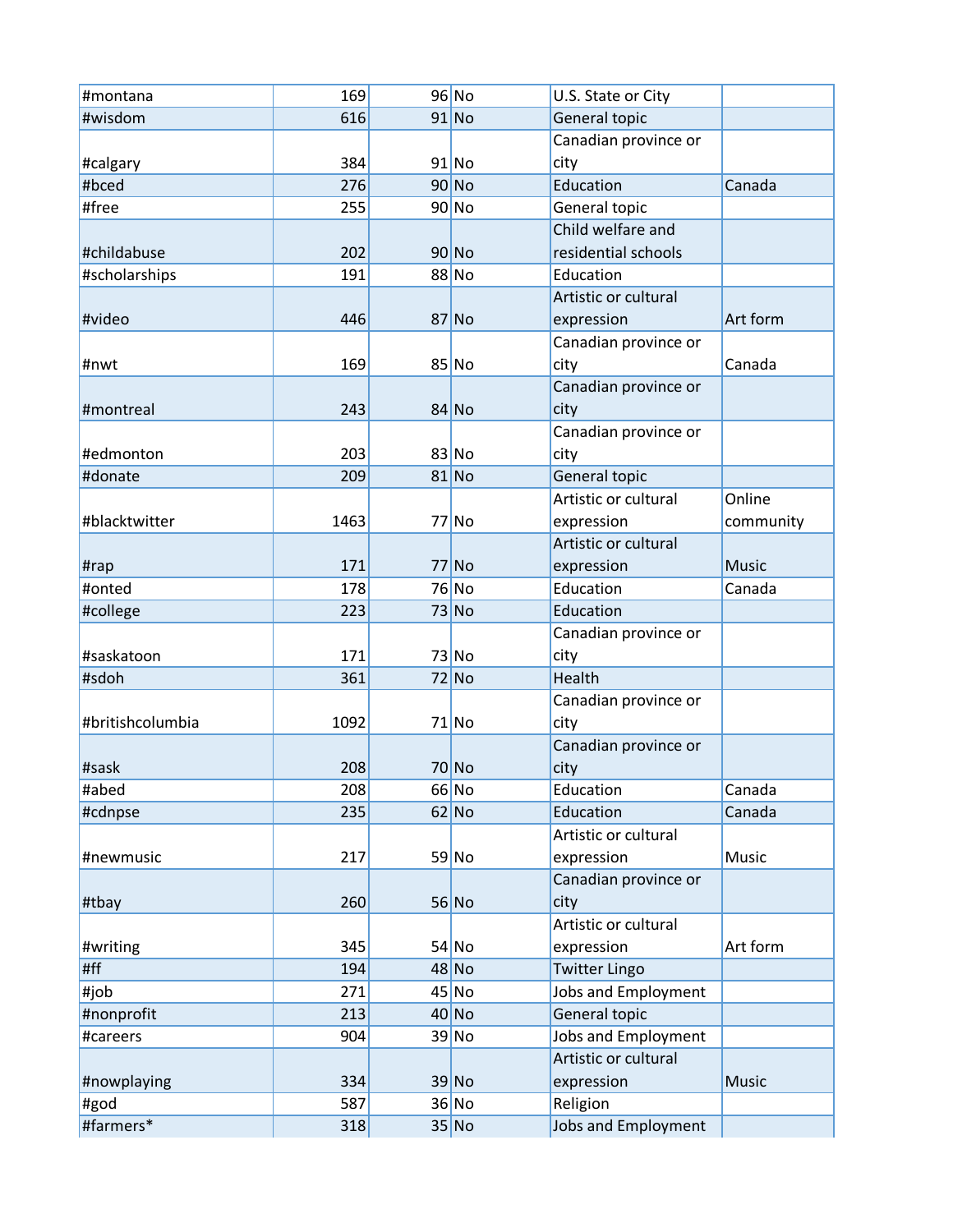| #society                  | 247  | $33$ No | General topic              |              |
|---------------------------|------|---------|----------------------------|--------------|
| #jesus                    | 551  | $32$ No | Religion                   |              |
| #fitness                  | 196  | $32$ No | Health                     |              |
| #hiring                   | 1684 | $29$ No | Jobs and Employment        |              |
| #now                      | 675  | $29$ No | General topic              |              |
|                           |      |         | Artistic or cultural       |              |
| #indie                    | 838  | $28$ No | expression                 |              |
| #folk                     | 474  | $28$ No | General topic              |              |
|                           |      |         | Artistic or cultural       |              |
| #blues                    | 477  | $27$ No | expression                 | <b>Music</b> |
| #lands                    | 674  | $24$ No | General topic              |              |
| #contest                  | 232  | $24$ No | General topic              |              |
|                           |      |         | Artistic or cultural       |              |
| #spotify                  | 2123 | $21$ No | expression                 | Music        |
| #andwepray                | 225  | $20$ No | Religion                   |              |
|                           |      |         | Canadian province or       |              |
| #kenora                   | 173  | $18$ No | city                       |              |
|                           |      |         | Canadian province or       |              |
| #banff                    | 330  | $16$ No | city                       |              |
| #lifelessons              | 473  | $15$ No | General topic              |              |
| #ancientwisdom            | 255  | $11$ No | General topic              |              |
| #forever                  | 606  | $10$ No | General topic              |              |
| #hebrew                   | 532  | $10$ No | Religion                   |              |
| #naturallaw               | 254  | $10$ No | General topic              |              |
| #nowhiring                | 226  | 10 No   | Jobs and Employment        |              |
| #kemet                    | 1649 | 9 No    | Low users                  | History      |
| #vacancies                | 1126 | 8 No    | <b>Jobs and Employment</b> |              |
| #recruiting               | 546  | 8 No    | Jobs and Employment        |              |
| #israelites               | 534  | 8 No    | Low users                  | Religion     |
| #ancientpeople            | 252  | 8 No    | Low users                  | Health       |
| #blackhistory365          | 1647 | 7 No    | Low users                  | History      |
| #hotep                    | 1434 | 7 No    | Low users                  | History      |
| #judah                    | 540  | 7 No    | Low users                  | Religion     |
| #childrenofisrael         | 539  | 7 No    | Low users                  | Religion     |
| #nowhiringincanada        | 964  | 6 No    | Jobs and Employment        | Canada       |
| #coppertoned              | 1606 | 5 No    | Low users                  | History      |
| #freethinkers             | 1427 | 5 No    | Low users                  | History      |
| #employers                | 395  | 5 No    | Jobs and Employment        |              |
| #blackconsciousness       | 1639 | 4 No    | Low users                  | History      |
| #kemeticscience           | 1610 | 4 No    | Low users                  | History      |
| #blackdollarsmatter       | 1442 | 4 No    | Low users                  | History      |
| #afrakansunite            | 1441 | 4 No    | Low users                  | History      |
| #asÃ <sup>"</sup>         | 1188 | 4 No    | Low users                  | History      |
| #blackhistorytheydontteac |      |         |                            |              |
| hyouinschool              | 1020 | 4 No    | Low users                  | History      |
| #aarp                     | 1297 | 3 No    | Community                  | Age group    |
| #ifslaverywasachoice      | 720  | 3 No    | Low users                  | History      |